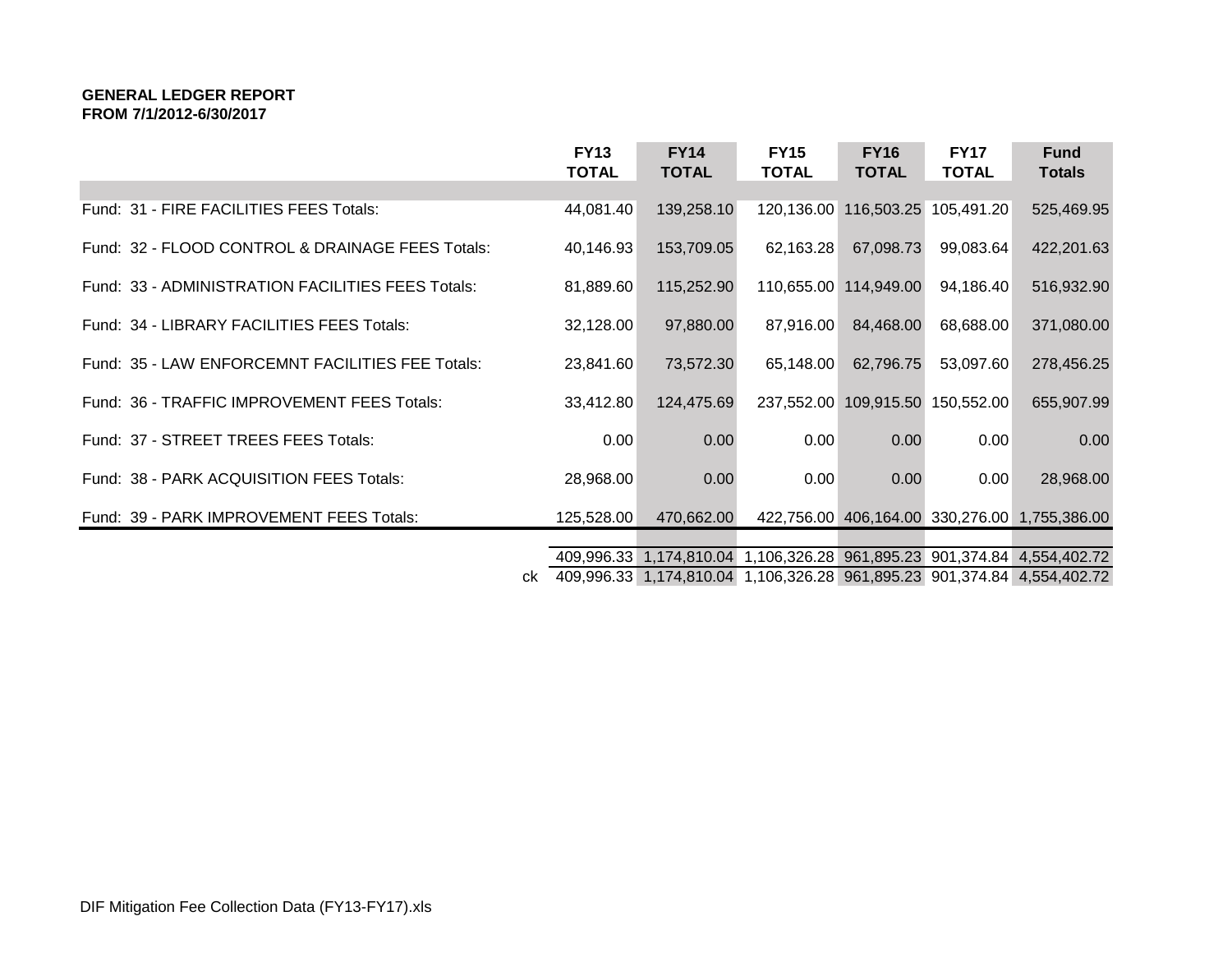#### **GENERAL LEDGER REPORT FROM 7/1/2012-6/30/2017**

| GL#: 31-0000-4405 MITIGATION FEES                                                          |           |                         |                                                                           |                       | 0.00                 |
|--------------------------------------------------------------------------------------------|-----------|-------------------------|---------------------------------------------------------------------------|-----------------------|----------------------|
| 08/27/2012                                                                                 | CR        |                         | 107990 Rcd From: SOUTH MESA WATER CO.                                     | 0.00                  | 177.40               |
| 09/26/2012<br>12/12/2012                                                                   | CR<br>CR  |                         | 111411 Rcd From: MASTERCRAFT HOMES<br>111971 Rcd From: SINGLETON ROAD LLC | 0.00<br>0.00          | 8,232.00<br>8,232.00 |
| 01/31/2013                                                                                 | CR        |                         | 112339 Rcd From: SINGLETON ROAD LLC                                       | 0.00                  | 8,232.00             |
| 03/14/2013                                                                                 | CR        |                         | 113732 Rcd From: SINGLETON HEIGHTS                                        | 0.00                  | 9,604.00             |
| 06/04/2013                                                                                 | CR        |                         | 116931 Rcd From: SINGLETON HEIGHTS                                        | 0.00                  | 9,604.00             |
| 31-0000-4405<br><b>MITIGATION FEES</b>                                                     |           | 0.00                    | 44,081.40                                                                 | 44,081.40             |                      |
| Fund: 31 - FIRE FACILITIES FEES Totals:                                                    | 0.00      | 44,081.40               |                                                                           |                       |                      |
|                                                                                            |           |                         |                                                                           |                       |                      |
| GL#: 32-0000-4405 MITIGATION FEES                                                          |           |                         |                                                                           |                       | 0.00                 |
| 08/27/2012                                                                                 | <b>CR</b> |                         | 107990 Rcd From: SOUTH MESA WATER CO.                                     | 0.00                  | 105.37               |
| 12/12/2012                                                                                 | <b>CR</b> |                         | 111971 Rcd From: SINGLETON ROAD LLC                                       | 0.00                  | 8,846.52             |
| 02/06/2013                                                                                 | CR.       |                         | 112378 Rcd From: LLOYD NAGLE                                              | 0.00                  | 9,074.00             |
| 05/30/2013                                                                                 | CR        |                         | 116888 Rcd From: SINGLETON ROAD LLC                                       |                       | 0.00 8,846.52        |
| 06/04/2013                                                                                 | CR        |                         | 116931 Rcd From: SINGLETON HEIGHTS                                        |                       | 0.00 13,274.52       |
| <b>MITIGATION FEES</b><br>32-0000-4405<br>Fund: 32 - FLOOD CONTROL & DRAINAGE FEES Totals: |           | 0.00                    | 40,146.93                                                                 | 40,146.93             |                      |
|                                                                                            | 0.00      | 40,146.93               |                                                                           |                       |                      |
| GL#: 33-0000-4405 MITIGATION FEES                                                          |           |                         |                                                                           |                       | 0.00                 |
| 08/27/2012                                                                                 | CR        |                         | 107990 Rcd From: SOUTH MESA WATER CO.                                     | 0.00                  | 54.60                |
| 09/26/2012                                                                                 | CR.       |                         | 111411 Rcd From: MASTERCRAFT HOMES                                        | 0.00                  | 7,326.00             |
| 12/12/2012                                                                                 | CR.       |                         | 111971 Rcd From: SINGLETON ROAD LLC                                       | 0.00                  | 7,326.00             |
| 01/09/2013                                                                                 | CR        |                         | 111614 Rcd From: PLANTATION COMPANY                                       |                       | 0.00 36,566.00       |
| 01/31/2013                                                                                 | CR.       |                         | 112339 Rcd From: SINGLETON ROAD LLC                                       | 0.00                  | 7,326.00             |
| 02/06/2013                                                                                 | CR.       |                         | 112378 Rcd From: LLOYD NAGLE                                              | 0.00                  | 1,221.00             |
| 02/14/2013                                                                                 | CR.       |                         | 112782 Rcd From: RICH METZINGER                                           | 0.00                  | 4,976.00             |
| 03/14/2013                                                                                 | CR        |                         | 113732 Rcd From: SINGLETON HEIGHTS                                        | 0.00                  | 8,547.00             |
| 06/04/2013                                                                                 | <b>CR</b> |                         | 116931 Rcd From: SINGLETON HEIGHTS                                        | 0.00                  | 8,547.00             |
| <b>MITIGATION FEES</b><br>33-0000-4405                                                     |           | 0.00                    | 81,889.60                                                                 | 81,889.60             |                      |
| Fund: 33 - ADMINISTRATION FACILITIES FEES Totals:                                          | 0.00      | 81,889.60               |                                                                           |                       |                      |
| GL#: 34-0000-4405 MITIGATION FEES                                                          |           |                         |                                                                           |                       | 0.00                 |
| 09/26/2012                                                                                 | CR        |                         | 111411 Rcd From: MASTERCRAFT HOMES                                        | 0.00                  | 6,024.00             |
| 12/12/2012                                                                                 | CR.       |                         | 111971 Rcd From: SINGLETON ROAD LLC                                       | 0.00                  | 6,024.00             |
| 01/31/2013                                                                                 | CR        |                         | 112339 Rcd From: SINGLETON ROAD LLC                                       | 0.00                  | 6,024.00             |
| 03/14/2013                                                                                 | <b>CR</b> |                         | 113732 Rcd From: SINGLETON HEIGHTS                                        | 0.00                  | 7,028.00             |
| 06/04/2013                                                                                 | <b>CR</b> |                         | 116931 Rcd From: SINGLETON HEIGHTS                                        | 0.00                  | 7,028.00             |
| <b>MITIGATION FEES</b><br>34-0000-4405                                                     |           | 0.00                    | 32,128.00                                                                 | 32,128.00             |                      |
| Fund: 34 - LIBRARY FACILITIES FEES Totals:                                                 | 0.00      | 32,128.00               |                                                                           |                       |                      |
|                                                                                            |           |                         |                                                                           |                       |                      |
| GL#: 35-0000-4405 MITIGATION FEES                                                          |           |                         |                                                                           |                       | 0.00                 |
| 08/27/2012                                                                                 | CR.       |                         | 107990 Rcd From: SOUTH MESA WATER CO.                                     | 0.00                  | 33.60                |
| 09/26/2012                                                                                 | CR.       |                         | 111411 Rcd From: MASTERCRAFT HOMES                                        | 0.00                  | 4.464.00             |
| 12/12/2012                                                                                 | CR.       |                         | 111971 Rcd From: SINGLETON ROAD LLC                                       | 0.00                  | 4,464.00             |
| 01/31/2013                                                                                 | CR.       |                         | 112339 Rcd From: SINGLETON ROAD LLC                                       | 0.00                  | 4,464.00             |
| 03/14/2013                                                                                 | CR.       |                         | 113732 Rcd From: SINGLETON HEIGHTS                                        | 0.00                  | 5,208.00             |
| 06/04/2013<br>35-0000-4405<br><b>MITIGATION FEES</b>                                       | <b>CR</b> | 0.00                    | 116931 Rcd From: SINGLETON HEIGHTS<br>23,841.60                           | 0.00<br>23,841.60     | 5,208.00             |
| Fund: 35 - LAW ENFORCEMNT FACILITIES FEE Totals:                                           | 0.00      | 23,841.60               |                                                                           |                       |                      |
|                                                                                            |           |                         |                                                                           |                       |                      |
| GL#: 36-0000-4405 MITIGATION FEES                                                          |           |                         |                                                                           |                       | 0.00                 |
| 08/27/2012                                                                                 | CR.       |                         | 107990 Rcd From: SOUTH MESA WATER CO.                                     | 0.00                  | 452.80               |
| 09/26/2012                                                                                 | CR.       |                         | 111411 Rcd From: MASTERCRAFT HOMES                                        | 0.00                  | 6,180.00             |
| 12/12/2012                                                                                 | CR.       |                         | 111971 Rcd From: SINGLETON ROAD LLC                                       | 0.00                  | 6,180.00             |
| 01/31/2013                                                                                 | CR.       |                         | 112339 Rcd From: SINGLETON ROAD LLC                                       | 0.00                  | 6,180.00             |
| 03/14/2013                                                                                 | CR.       |                         | 113732 Rcd From: SINGLETON HEIGHTS                                        | 0.00                  | 7,210.00             |
| 06/04/2013                                                                                 | CR.       |                         | 116931 Rcd From: SINGLETON HEIGHTS                                        | 0.00                  | 7,210.00             |
| 36-0000-4405<br><b>MITIGATION FEES</b>                                                     |           | 0.00                    | 33,412.80                                                                 | 33,412.80             |                      |
| Fund: 36 - TRAFFIC IMPROVEMENT FEES Totals:                                                | 0.00      | 33,412.80               |                                                                           |                       |                      |
|                                                                                            |           |                         |                                                                           |                       |                      |
| GL#: 37-0000-4405 MITIGATION FEES<br>Fund: 37 - STREET TREES FEES Totals:                  | 0.00      | 0.00                    |                                                                           |                       | 0.00                 |
|                                                                                            |           |                         |                                                                           |                       |                      |
| GL#: 38-0000-4405 MITIGATION FEES                                                          |           |                         |                                                                           |                       | 0.00                 |
| 09/26/2012                                                                                 | CR.       |                         | 111411 Rcd From: MASTERCRAFT HOMES                                        |                       | 0.00 28,968.00       |
| 04/26/2013                                                                                 | BA        |                         | 116906 Miscellaneous Special Funds Budg Amend                             |                       | 0.00 28,985.00       |
| 38-0000-4405<br><b>MITIGATION FEES</b>                                                     |           | 0.00                    | 28,968.00                                                                 | 28,968.00             |                      |
| Fund: 38 - PARK ACQUISITION FEES Totals:                                                   | 0.00      | 28,968.00               |                                                                           |                       |                      |
|                                                                                            |           |                         |                                                                           |                       |                      |
| GL#: 39-0000-4405 MITIGATION FEES                                                          |           |                         |                                                                           |                       | 0.00                 |
| 12/12/2012                                                                                 | CR.       |                         | 111971 Rcd From: SINGLETON ROAD LLC                                       |                       | 0.00 28,968.00       |
| 01/31/2013                                                                                 | CR        |                         | 112339 Rcd From: SINGLETON ROAD LLC                                       |                       | 0.00 28,968.00       |
| 03/14/2013                                                                                 | CR        |                         | 113732 Rcd From: SINGLETON HEIGHTS                                        |                       | 0.00 33,796.00       |
| 04/26/2013                                                                                 | BA        |                         | 116906 Miscellaneous Special Funds Budg Amend                             |                       | 0.00 57,960.00       |
| 06/04/2013                                                                                 | CR        |                         | 116931 Rcd From: SINGLETON HEIGHTS                                        |                       | 0.00 33,796.00       |
| <b>MITIGATION FEES</b><br>39-0000-4405<br>Fund: 39 - PARK IMPROVEMENT FEES Totals:         |           | 0.00<br>0.00 125,528.00 |                                                                           | 125,528.00 125,528.00 |                      |
|                                                                                            | Grand T   | 0.00                    | 409,996.33                                                                |                       |                      |
|                                                                                            |           |                         |                                                                           |                       |                      |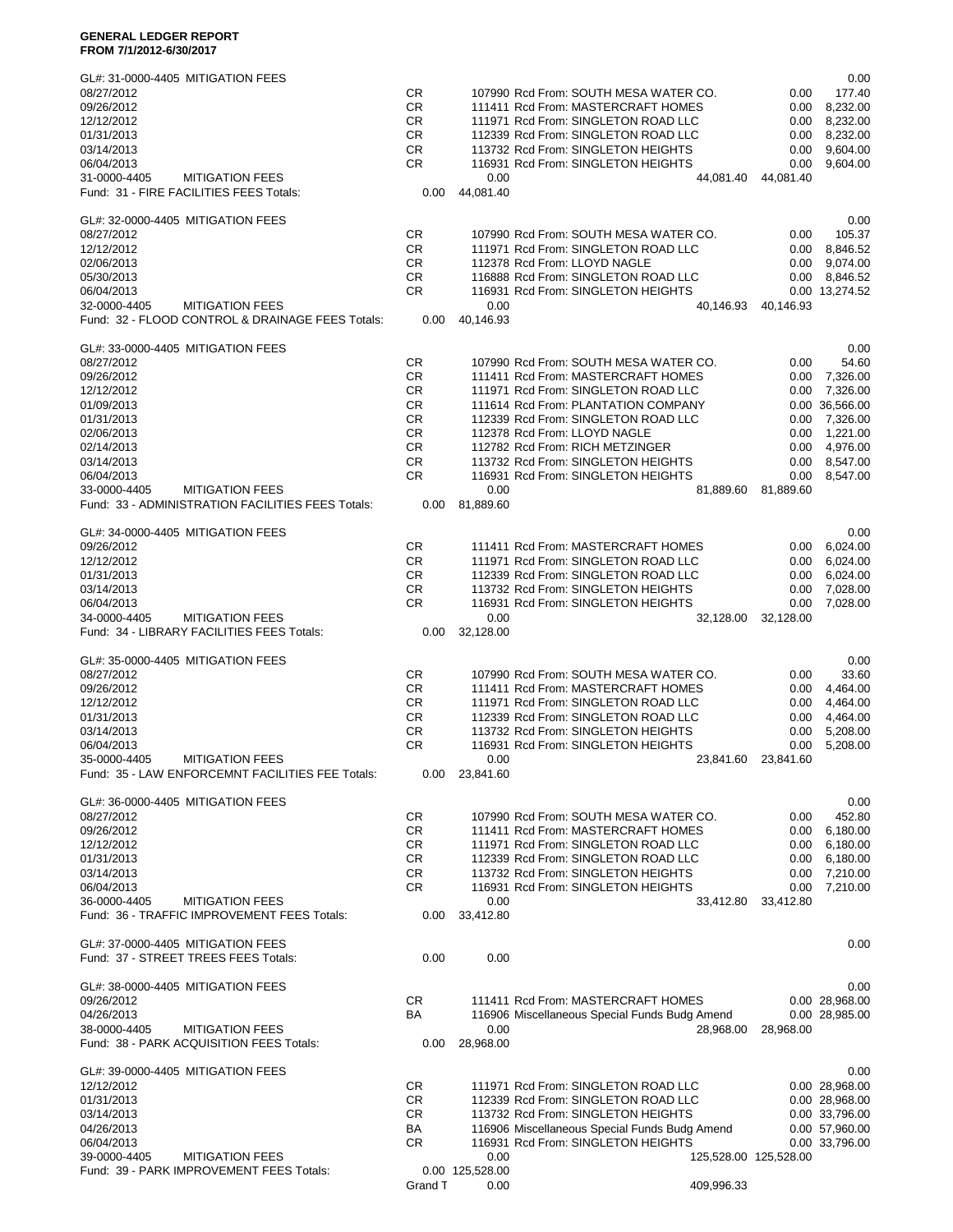### **GENERAL LEDGER REPORT FROM 7/1/2012-6/30/2017**

| GL#: 31-0000-4405 MITIGATION FEES                                                          |                        |                                                                             |                       |              | 0.00                   |
|--------------------------------------------------------------------------------------------|------------------------|-----------------------------------------------------------------------------|-----------------------|--------------|------------------------|
| 08/07/2013                                                                                 | CR                     | 117966 Rcd From: MASTERCRAFT                                                |                       | 0.00         | 16,464.00              |
| 09/26/2013<br>10/08/2013                                                                   | CR<br><b>CR</b>        | 118872 Rcd From: DYNAMIC DEVLEOPMENT<br>118963 Rcd From: SINGLETON ROAD LLC |                       | 0.00<br>0.00 | 5,509.10<br>6,860.00   |
| 10/08/2013                                                                                 | CR                     | 118964 Rcd From: SINGLETON ROAD LLC                                         |                       | 0.00         | 10,976.00              |
| 10/17/2013                                                                                 | CR.                    | 119360 Rcd From: HIGHPONITE                                                 |                       | 0.00         | 16,464.00              |
| 10/17/2013                                                                                 | CR                     | 119363 Rcd From: HIGHPOINTE                                                 |                       | 0.00         | 5,488.00               |
| 11/07/2013                                                                                 | CR                     | 119334 Rcd From: PLANTATION ON THE LAKE                                     |                       | 0.00         | 879.00                 |
| 12/03/2013                                                                                 | <b>CR</b>              | 119652 Rcd From: HIGHPOINTE JPR                                             |                       | 0.00         | 23,324.00              |
| 12/26/2013                                                                                 | <b>CR</b>              | 120062 Rcd From: SINGLETON                                                  |                       | 0.00         | 24,100.50              |
| 01/16/2014                                                                                 | CR                     | 120282 Rcd From: PLANTATION RETAIL DPR                                      |                       | 0.00         | 879.00                 |
| 01/16/2014                                                                                 | CR                     | 120310 Rcd From: HIGHPOINTE                                                 |                       | 0.00         | 1,372.00               |
| 02/06/2014                                                                                 | CR                     | 120457 Rcd From: SINGLETON ROAD                                             |                       | 0.00         | 8,232.00               |
| 02/24/2014<br>04/08/2014                                                                   | CR<br>CR               | 120690 Rcd From: HIGHPOINTE JPR<br>121143 Rcd From: HIGHPOINTE JPR          |                       | 0.00<br>0.00 | 8,232.00<br>5,488.00   |
| 04/29/2014                                                                                 | CR.                    | 121375 Rcd From: SINGLETON ROAD LLC                                         |                       | 0.00         | 24,696.00              |
| 04/29/2014                                                                                 | CR                     | 121398 Rcd From: PLANTATION RETAIL LLC                                      |                       | 0.00         | 1,758.00               |
| 06/10/2014                                                                                 | CR                     | 121965 Rcd From: PLANTATION RETAIL                                          |                       | 0.00         | 2,637.00               |
| 06/19/2014                                                                                 | BA                     | 122081 Special Funds Budget adjustment                                      |                       | 0.00         | 98,922.00              |
| 06/30/2014                                                                                 | GJ                     | 122206 Correct Posting Errors                                               |                       | 24,100.50    | 0.00                   |
| <b>MITIGATION FEES</b><br>31-0000-4405                                                     |                        | 24,100.50                                                                   | 163,358.60 139,258.10 |              |                        |
| Fund: 31 - FIRE FACILITIES FEES Totals:                                                    |                        | 24,100.50 163,358.60                                                        |                       |              |                        |
| GL#: 32-0000-4405 MITIGATION FEES                                                          |                        |                                                                             |                       |              | 0.00                   |
| 08/07/2013                                                                                 | <b>CR</b>              | 117965 Rcd From: MASTERCRAFT                                                |                       | 0.00         | 18,966.96              |
| 09/26/2013                                                                                 | CR                     | 118872 Rcd From: DYNAMIC DEVLEOPMENT                                        |                       | 0.00         | 4,946.63               |
| 10/08/2013                                                                                 | CR                     | 118963 Rcd From: SINGLETON ROAD LLC                                         |                       | 0.00         | 7,902.90               |
| 10/08/2013                                                                                 | CR                     | 118964 Rcd From: SINGLETON ROAD LLC                                         |                       | 0.00         | 12,644.64              |
| 10/17/2013                                                                                 | <b>CR</b>              | 119360 Rcd From: HIGHPONITE                                                 |                       | 0.00         | 13,690.00              |
| 10/17/2013                                                                                 | CR                     | 119363 Rcd From: HIGHPOINTE                                                 |                       | 0.00         | 4,092.00               |
| 11/07/2013<br>12/03/2013                                                                   | CR.<br>CR              | 119334 Rcd From: PLANTATION ON THE LAKE<br>119652 Rcd From: HIGHPOINTE JPR  |                       | 0.00<br>0.00 | 2,927.00<br>19,613.00  |
| 01/16/2014                                                                                 | CR                     | 120282 Rcd From: PLANTATION RETAIL DPR                                      |                       | 0.00         | 2,927.00               |
| 01/16/2014                                                                                 | <b>CR</b>              | 120310 Rcd From: HIGHPOINTE                                                 |                       | 0.00         | 1,225.00               |
| 02/06/2014                                                                                 | <b>CR</b>              | 120457 Rcd From: SINGLETON ROAD                                             |                       | 0.00         | 9,438.48               |
| 02/24/2014                                                                                 | CR.                    | 120690 Rcd From: HIGHPOINTE JPR                                             |                       | 0.00         | 7,350.00               |
| 04/08/2014                                                                                 | CR                     | 121143 Rcd From: HIGHPOINTE JPR                                             |                       | 0.00         | 4,900.00               |
| 04/29/2014                                                                                 | CR                     | 121375 Rcd From: SINGLETON ROAD LLC                                         |                       | 0.00         | 28,450.44              |
| 04/29/2014                                                                                 | <b>CR</b>              | 121398 Rcd From: PLANTATION RETAIL LLC                                      |                       | 0.00         | 5,854.00               |
| 06/10/2014                                                                                 | CR                     | 121965 Rcd From: PLANTATION RETAIL                                          |                       | 0.00         | 8,781.00               |
| 06/19/2014                                                                                 | <b>BA</b>              | 122081 Special Funds Budget adjustment                                      |                       |              | 0.00 144,925.00        |
| 06/30/2014                                                                                 | BA                     | 124131 To post budget Adj Reso 2014-50                                      |                       | 144,925.00   | 0.00                   |
| 32-0000-4405<br><b>MITIGATION FEES</b><br>Fund: 32 - FLOOD CONTROL & DRAINAGE FEES Totals: |                        | 0.00<br>0.00 153,709.05                                                     | 153,709.05 153,709.05 |              |                        |
|                                                                                            |                        |                                                                             |                       |              |                        |
| GL#: 33-0000-4405 MITIGATION FEES<br>08/07/2013                                            | <b>CR</b>              | 117966 Rcd From: MASTERCRAFT                                                |                       |              | 0.00<br>0.00 14,652.00 |
| 09/26/2013                                                                                 | CR                     | 118872 Rcd From: DYNAMIC DEVLEOPMENT                                        |                       | 0.00         | 1,699.90               |
| 10/08/2013                                                                                 | <b>CR</b>              | 118963 Rcd From: SINGLETON ROAD LLC                                         |                       | 0.00         | 6,105.00               |
| 10/08/2013                                                                                 | <b>CR</b>              | 118964 Rcd From: SINGLETON ROAD LLC                                         |                       | 0.00         | 9,768.00               |
| 10/17/2013                                                                                 | CR.                    | 119360 Rcd From: HIGHPONITE                                                 |                       | 0.00         | 14,652.00              |
| 10/17/2013                                                                                 | <b>CR</b>              | 119363 Rcd From: HIGHPOINTE                                                 |                       | 0.00         | 4,884.00               |
| 12/03/2013                                                                                 | CR                     | 119652 Rcd From: HIGHPOINTE JPR                                             |                       | 0.00         | 20,757.00              |
| 01/16/2014                                                                                 | <b>CR</b>              | 120310 Rcd From: HIGHPOINTE                                                 |                       | 0.00         | 1,221.00               |
| 02/06/2014                                                                                 | <b>CR</b>              | 120457 Rcd From: SINGLETON ROAD                                             |                       | 0.00         | 7,326.00               |
| 02/24/2014                                                                                 | CR.                    | 120690 Rcd From: HIGHPOINTE JPR                                             |                       | 0.00         | 7,326.00               |
| 04/08/2014                                                                                 | <b>CR</b>              | 121143 Rcd From: HIGHPOINTE JPR                                             |                       | 0.00         | 4,884.00               |
| 04/29/2014                                                                                 | CR                     | 121375 Rcd From: SINGLETON ROAD LLC                                         |                       | 0.00         | 21,978.00              |
| 06/19/2014<br>33-0000-4405<br><b>MITIGATION FEES</b>                                       | BA                     | 122081 Special Funds Budget adjustment<br>0.00                              | 115,252.90 115,252.90 |              | 0.00 115,253.00        |
| Fund: 33 - ADMINISTRATION FACILITIES FEES Totals:                                          |                        | 0.00 115,252.90                                                             |                       |              |                        |
| GL#: 34-0000-4405 MITIGATION FEES                                                          |                        |                                                                             |                       |              | 0.00                   |
| 08/07/2013                                                                                 |                        |                                                                             |                       |              |                        |
|                                                                                            |                        |                                                                             |                       |              |                        |
|                                                                                            | <b>CR</b>              | 117966 Rcd From: MASTERCRAFT                                                |                       | 0.00         | 12,048.00              |
| 10/08/2013                                                                                 | <b>CR</b>              | 118963 Rcd From: SINGLETON ROAD LLC                                         |                       | 0.00         | 5,020.00               |
| 10/08/2013<br>10/17/2013                                                                   | CR.<br><b>CR</b>       | 118964 Rcd From: SINGLETON ROAD LLC<br>119360 Rcd From: HIGHPONITE          |                       | 0.00<br>0.00 | 8,032.00               |
| 10/17/2013                                                                                 | CR                     | 119363 Rcd From: HIGHPOINTE                                                 |                       | 0.00         | 12,048.00<br>4,016.00  |
| 11/07/2013                                                                                 | <b>CR</b>              | 119334 Rcd From: PLANTATION ON THE LAKE                                     |                       | 0.00         | 644.00                 |
| 12/03/2013                                                                                 | <b>CR</b>              | 119652 Rcd From: HIGHPOINTE JPR                                             |                       | 0.00         | 17,068.00              |
| 01/16/2014                                                                                 | CR.                    | 120282 Rcd From: PLANTATION RETAIL DPR                                      |                       | 0.00         | 644.00                 |
| 01/16/2014                                                                                 | <b>CR</b>              | 120310 Rcd From: HIGHPOINTE                                                 |                       | 0.00         | 1,004.00               |
| 02/06/2014                                                                                 | CR                     | 120457 Rcd From: SINGLETON ROAD                                             |                       | 0.00         | 6,024.00               |
| 02/24/2014<br>04/08/2014                                                                   | <b>CR</b><br><b>CR</b> | 120690 Rcd From: HIGHPOINTE JPR<br>121143 Rcd From: HIGHPOINTE JPR          |                       | 0.00<br>0.00 | 6,024.00<br>4,016.00   |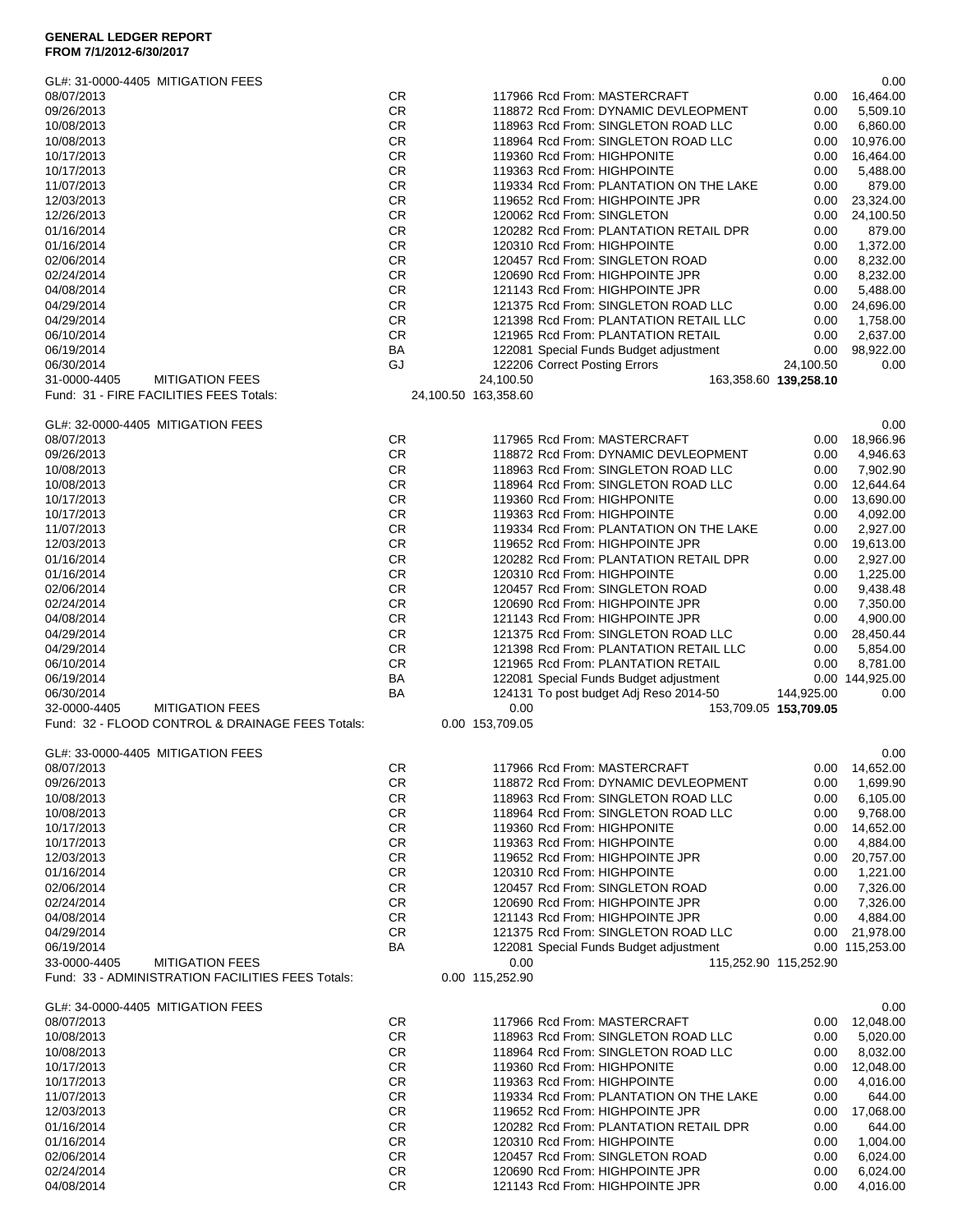| 04/29/2014                                                                            | CR                   |      |                              | 121375 Rcd From: SINGLETON ROAD LLC         | 0.00                  | 18,072.00       |
|---------------------------------------------------------------------------------------|----------------------|------|------------------------------|---------------------------------------------|-----------------------|-----------------|
| 04/29/2014                                                                            | <b>CR</b>            |      |                              | 121398 Rcd From: PLANTATION RETAIL LLC      | 0.00                  | 1,288.00        |
| 06/10/2014                                                                            | CR                   |      |                              | 121965 Rcd From: PLANTATION RETAIL          | 0.00                  | 1,932.00        |
| 06/19/2014                                                                            | <b>BA</b>            |      |                              | 122081 Special Funds Budget adjustment      | 0.00                  | 95.948.00       |
| 34-0000-4405<br><b>MITIGATION FEES</b>                                                |                      |      | 0.00                         | 97,880.00                                   | 97,880.00             |                 |
| Fund: 34 - LIBRARY FACILITIES FEES Totals:                                            |                      | 0.00 | 97.880.00                    |                                             |                       |                 |
|                                                                                       |                      |      |                              |                                             |                       |                 |
| GL#: 35-0000-4405 MITIGATION FEES                                                     |                      |      |                              |                                             |                       | 0.00            |
| 08/07/2013                                                                            | CR                   |      |                              | 117966 Rcd From: MASTERCRAFT                | 0.00                  | 8,928.00        |
| 09/26/2013                                                                            | CR                   |      |                              | 118872 Rcd From: DYNAMIC DEVLEOPMENT        | 0.00                  | 1,041.30        |
| 10/08/2013                                                                            | CR                   |      |                              | 118963 Rcd From: SINGLETON ROAD LLC         | 0.00                  | 3,720.00        |
| 10/08/2013                                                                            | CR                   |      |                              | 118964 Rcd From: SINGLETON ROAD LLC         | 0.00                  | 5,952.00        |
| 10/17/2013                                                                            | CR                   |      |                              | 119360 Rcd From: HIGHPONITE                 | 0.00                  | 8,928.00        |
| 10/17/2013                                                                            | CR                   |      |                              | 119363 Rcd From: HIGHPOINTE                 | 0.00                  | 2,976.00        |
| 11/07/2013                                                                            | CR                   |      |                              | 119334 Rcd From: PLANTATION ON THE LAKE     | 0.00                  | 477.00          |
| 12/03/2013                                                                            | CR                   |      |                              | 119652 Rcd From: HIGHPOINTE JPR             | 0.00                  | 12,648.00       |
| 01/16/2014                                                                            | CR                   |      |                              | 120282 Rcd From: PLANTATION RETAIL DPR      | 0.00                  | 477.00          |
| 01/16/2014                                                                            | CR                   |      |                              | 120310 Rcd From: HIGHPOINTE                 | 0.00                  | 744.00          |
| 02/06/2014                                                                            | CR                   |      |                              | 120457 Rcd From: SINGLETON ROAD             | 0.00                  | 4,464.00        |
| 02/24/2014                                                                            | <b>CR</b>            |      |                              | 120690 Rcd From: HIGHPOINTE JPR             | 0.00                  | 4,464.00        |
| 04/08/2014                                                                            | CR                   |      |                              | 121143 Rcd From: HIGHPOINTE JPR             | 0.00                  | 2,976.00        |
| 04/29/2014                                                                            | CR                   |      |                              | 121375 Rcd From: SINGLETON ROAD LLC         | 0.00                  | 13,392.00       |
| 04/29/2014                                                                            | CR                   |      |                              | 121398 Rcd From: PLANTATION RETAIL LLC      | 0.00                  | 954.00          |
| 06/10/2014                                                                            | <b>CR</b>            |      |                              | 121965 Rcd From: PLANTATION RETAIL          | 0.00                  | 1,431.00        |
| 06/19/2014                                                                            | ВA                   |      |                              | 122081 Special Funds Budget adjustment      | 0.00                  | 30,141.00       |
| <b>MITIGATION FEES</b><br>35-0000-4405                                                |                      |      | 0.00                         | 73,572.30                                   | 73,572.30             |                 |
| Fund: 35 - LAW ENFORCEMNT FACILITIES FEE Totals:                                      |                      | 0.00 | 73,572.30                    |                                             |                       |                 |
|                                                                                       |                      |      |                              |                                             |                       |                 |
| GL#: 36-0000-4405 MITIGATION FEES                                                     |                      |      |                              |                                             |                       | 0.00            |
| 08/07/2013                                                                            | CR                   |      |                              | 117966 Rcd From: MASTERCRAFT                | 0.00 <sub>1</sub>     | 12,360.00       |
| 09/26/2013                                                                            | CR                   |      |                              | 118872 Rcd From: DYNAMIC DEVLEOPMENT        | 0.00                  | 23,033.20       |
| 10/08/2013                                                                            | CR                   |      |                              | 118963 Rcd From: SINGLETON ROAD LLC         | 0.00                  | 5,150.00        |
| 10/08/2013                                                                            | CR                   |      |                              | 118964 Rcd From: SINGLETON ROAD LLC         | 0.00                  | 8,240.00        |
| 10/17/2013                                                                            | CR                   |      |                              | 119360 Rcd From: HIGHPONITE                 | 0.00                  | 12,360.00       |
| 10/17/2013                                                                            | CR                   |      |                              | 119363 Rcd From: HIGHPOINTE                 | 0.00                  | 4,120.00        |
|                                                                                       |                      |      |                              |                                             |                       |                 |
| 11/07/2013                                                                            | CR                   |      |                              | 119334 Rcd From: PLANTATION ON THE LAKE     | 0.00                  | 724.00          |
| 12/03/2013                                                                            | CR                   |      |                              | 119652 Rcd From: HIGHPOINTE JPR             | 0.00                  | 17,510.00       |
| 01/16/2014                                                                            | CR                   |      |                              | 120282 Rcd From: PLANTATION RETAIL DPR      | 0.00                  | 724.00          |
|                                                                                       |                      |      |                              | 120310 Rcd From: HIGHPOINTE                 | 0.00                  | 1,030.00        |
| 01/16/2014                                                                            | CR                   |      |                              |                                             |                       |                 |
| 02/06/2014                                                                            | <b>CR</b>            |      |                              | 120457 Rcd From: SINGLETON ROAD             | 0.00                  | 6,180.00        |
| 02/24/2014                                                                            | CR                   |      |                              | 120690 Rcd From: HIGHPOINTE JPR             | 0.00                  | 6.180.00        |
| 04/08/2014                                                                            | <b>CR</b>            |      |                              | 121143 Rcd From: HIGHPOINTE JPR             | 0.00                  | 4,120.00        |
| 04/29/2014                                                                            | CR                   |      |                              | 121375 Rcd From: SINGLETON ROAD LLC         | 0.00                  | 18,540.00       |
| 04/29/2014                                                                            | <b>CR</b>            |      |                              | 121398 Rcd From: PLANTATION RETAIL LLC      | 0.00                  | 1,448.00        |
| 06/10/2014                                                                            | CR                   |      |                              | 121965 Rcd From: PLANTATION RETAIL          | 0.00                  | 2,172.00        |
| 06/19/2014                                                                            | BA                   |      |                              | 122081 Special Funds Budget adjustment      | 0.00                  | 45,830.00       |
| 06/30/2014                                                                            | GJ                   |      |                              | 123731 Accrue Future Mitig Fees for LT Loan | 0.00                  | 584.49          |
|                                                                                       | BA                   |      |                              | 124131 To post budget Adj Reso 2014-50      |                       |                 |
| 06/30/2014                                                                            |                      |      |                              |                                             | 45,830.00             | 0.00            |
| 36-0000-4405<br><b>MITIGATION FEES</b><br>Fund: 36 - TRAFFIC IMPROVEMENT FEES Totals: |                      |      | 0.00<br>0.00 124,475.69      |                                             | 124,475.69 124,475.69 |                 |
|                                                                                       |                      |      |                              |                                             |                       |                 |
| GL#: 37-0000-4405 MITIGATION FEES                                                     |                      |      |                              |                                             |                       | 0.00            |
| Fund: 37 - STREET TREES FEES Totals:                                                  |                      | 0.00 | 0.00                         |                                             |                       |                 |
|                                                                                       |                      |      |                              |                                             |                       |                 |
| 06/19/2014                                                                            | BA                   |      |                              | 122081 Special Funds Budget adjustment      | 11,317.00             | 0.00            |
| 06/30/2014                                                                            | BA                   |      |                              | 124131 To post budget Adj Reso 2014-50      | 0.00                  | 11,317.00       |
| Fund: 38 - PARK ACQUISITION FEES Totals:                                              |                      | 0.00 | 0.00                         |                                             |                       |                 |
|                                                                                       |                      |      |                              |                                             |                       |                 |
| GL#: 39-0000-4405 MITIGATION FEES                                                     |                      |      |                              |                                             |                       | 0.00            |
| 08/07/2013                                                                            | <b>CR</b>            |      |                              | 117966 Rcd From: MASTERCRAFT                | 0.00 <sub>1</sub>     | 57,936.00       |
| 10/08/2013                                                                            | CR                   |      |                              | 118963 Rcd From: SINGLETON ROAD LLC         | 0.00                  | 24,140.00       |
| 10/08/2013                                                                            | CR                   |      |                              | 118964 Rcd From: SINGLETON ROAD LLC         | 0.00                  | 38,624.00       |
| 10/17/2013                                                                            | CR                   |      |                              | 119360 Rcd From: HIGHPONITE                 | 0.00                  | 57,936.00       |
|                                                                                       |                      |      |                              |                                             |                       |                 |
| 10/17/2013                                                                            | <b>CR</b>            |      |                              | 119363 Rcd From: HIGHPOINTE                 | 0.00                  | 19,312.00       |
| 11/07/2013                                                                            | CR                   |      |                              | 119334 Rcd From: PLANTATION ON THE LAKE     | 0.00                  | 3,094.00        |
| 12/03/2013                                                                            | CR                   |      |                              | 119652 Rcd From: HIGHPOINTE JPR             | 0.00                  | 82,076.00       |
| 01/16/2014                                                                            | CR                   |      |                              | 120282 Rcd From: PLANTATION RETAIL DPR      | 0.00                  | 3,094.00        |
| 01/16/2014                                                                            | CR                   |      |                              | 120310 Rcd From: HIGHPOINTE                 | 0.00                  | 4,828.00        |
| 02/06/2014                                                                            | CR                   |      |                              | 120457 Rcd From: SINGLETON ROAD             | 0.00                  | 28,968.00       |
| 02/24/2014                                                                            | CR                   |      |                              | 120690 Rcd From: HIGHPOINTE JPR             | 0.00                  | 28,968.00       |
| 04/08/2014                                                                            | CR                   |      |                              | 121143 Rcd From: HIGHPOINTE JPR             | 0.00                  | 19,312.00       |
| 04/29/2014                                                                            | CR                   |      |                              | 121375 Rcd From: SINGLETON ROAD LLC         | 0.00                  | 86,904.00       |
| 04/29/2014                                                                            | CR                   |      |                              | 121398 Rcd From: PLANTATION RETAIL LLC      | 0.00                  | 6,188.00        |
| 06/10/2014                                                                            | CR                   |      |                              | 121965 Rcd From: PLANTATION RETAIL          | 0.00                  | 9,282.00        |
| 06/19/2014                                                                            | ВA                   |      |                              | 122081 Special Funds Budget adjustment      |                       | 0.00 366,380.00 |
| 39-0000-4405<br><b>MITIGATION FEES</b>                                                |                      |      | 0.00                         |                                             | 470,662.00 470,662.00 |                 |
| Fund: 39 - PARK IMPROVEMENT FEES Totals:                                              | <b>Grand Totals:</b> |      | 0.00 470,662.00<br>24,100.50 | 1,198,910.54                                |                       |                 |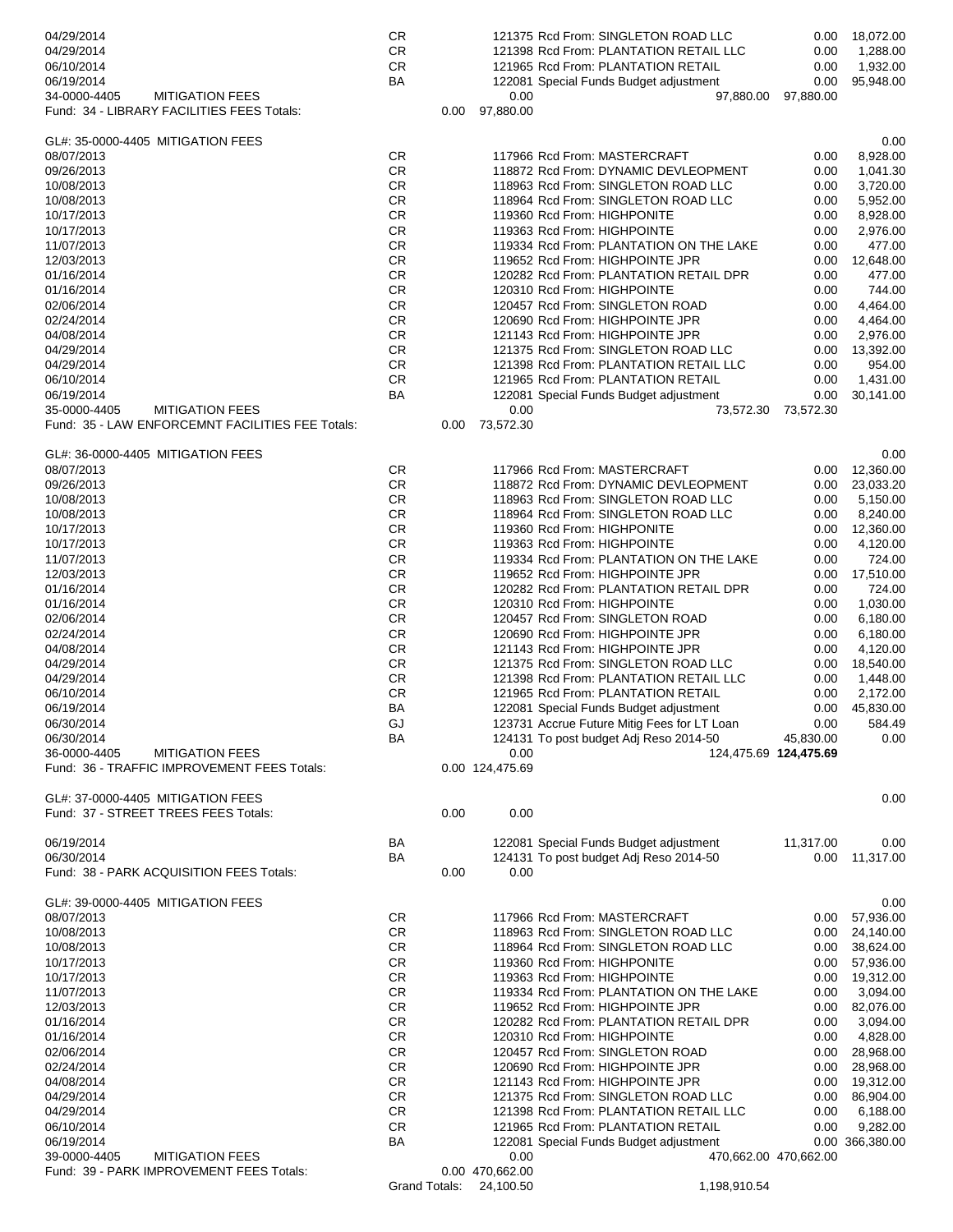|              | GL#: 31-0000-4405 MITIGATION FEES       |           |                   |                                         |                                          |                       | 0.00            |
|--------------|-----------------------------------------|-----------|-------------------|-----------------------------------------|------------------------------------------|-----------------------|-----------------|
| 07/24/2014   | <b>CR</b>                               |           |                   | 122502 Rcd From: PLANTATION RETAIL      |                                          | 0.00                  | 879.00          |
| 08/26/2014   | <b>CR</b>                               |           |                   | 122845 Rcd From: SINGLETON ROAD, LLC    |                                          |                       | 0.00 20,580.00  |
| 09/18/2014   | <b>CR</b>                               |           |                   | 123170 Rcd From: PLANTATION RETAIL, INC |                                          | 0.00                  | 879.00          |
| 10/21/2014   | <b>CR</b>                               |           |                   | 123522 Rcd From: JAN TAMBLIN            |                                          | 0.00                  | 1,372.00        |
| 10/27/2014   | <b>CR</b>                               |           |                   | 123557 Rcd From: DR HORTON              |                                          |                       | 0.00 21,952.00  |
| 12/11/2014   | <b>CR</b>                               |           |                   | 124102 Rcd From: DR HORTON              |                                          |                       | 0.00 17,836.00  |
| 01/22/2015   | <b>CR</b>                               |           |                   |                                         | 124450 Rcd From: RENOVATION EQUITY GROUP | 0.00                  | 900.00          |
| 03/26/2015   | <b>CR</b>                               |           |                   | 125170 Rcd From: SINGLETON ROAD LLC     |                                          |                       | 0.00 13,720.00  |
| 03/31/2015   | <b>CR</b>                               |           |                   | 125224 Rcd From: PLANTATION CO LLC      |                                          | 0.00                  | 879.00          |
| 04/14/2015   | GJ                                      |           |                   | 125374 Correct posting error            |                                          | 900.00                | 0.00            |
| 04/16/2015   | <b>CR</b>                               |           |                   | 125412 Rcd From: DR HORTON              |                                          |                       | 0.00 20,580.00  |
| 05/21/2015   | <b>CR</b>                               |           |                   | 125797 Rcd From: DR HORTON              |                                          |                       | 0.00 10,976.00  |
| 05/21/2015   | <b>CR</b>                               |           |                   |                                         | 125799 Rcd From: PLANTATION COMPANY, LLC | 0.00                  | 879.00          |
| 06/04/2015   | BA                                      |           |                   | 125993 BA for Reso 2015-18              |                                          | 22,259.00             | 0.00            |
| 06/09/2015   | <b>CR</b>                               |           |                   | 126054 Rcd From: DR HORTON              |                                          | 0.00                  | 9,604.00        |
| 31-0000-4405 | <b>MITIGATION FEES</b>                  |           | 900.00            |                                         | 121,036.00 120,136.00                    |                       |                 |
|              | Fund: 31 - FIRE FACILITIES FEES Totals: |           | 900.00 121,036.00 |                                         |                                          |                       |                 |
|              |                                         |           |                   |                                         |                                          |                       |                 |
|              | GL#: 32-0000-4405 MITIGATION FEES       |           |                   |                                         |                                          |                       | 0.00            |
| 07/24/2014   | CR                                      |           |                   | 122502 Rcd From: PLANTATION RETAIL      |                                          | 0.00                  | 2,927.00        |
| 08/26/2014   | <b>CR</b>                               |           |                   | 122845 Rcd From: SINGLETON ROAD, LLC    |                                          |                       | 0.00 23,708.70  |
| 09/18/2014   | CR                                      |           |                   | 123170 Rcd From: PLANTATION RETAIL, INC |                                          |                       | 0.00 2,927.00   |
| 10/21/2014   | <b>CR</b>                               |           |                   | 123522 Rcd From: JAN TAMBLIN            |                                          | 0.00                  | 878.00          |
| 10/27/2014   | <b>CR</b>                               |           |                   | 123557 Rcd From: DR HORTON              |                                          | 0.00                  | 7,616.32        |
| 12/11/2014   | <b>CR</b>                               |           |                   | 124102 Rcd From: DR HORTON              |                                          | 0.00                  | 6,188.26        |
| 03/26/2015   | <b>CR</b>                               |           |                   | 125169 Rcd From: SINGLETON ROAD         |                                          |                       | 0.00 15,805.00  |
| 03/31/2015   | <b>CR</b>                               |           |                   | 125224 Rcd From: PLANTATION CO LLC      |                                          | 0.00                  | 2,927.00        |
| 04/16/2015   | <b>CR</b>                               |           |                   | 125412 Rcd From: DR HORTON              |                                          | 0.00                  | 7,140.00        |
| 05/01/2015   | AP                                      |           |                   | 125589 PLANTATION ON THE LAKE           |                                          | 16,382.00             | 0.00            |
| 05/21/2015   | <b>CR</b>                               |           |                   | 125797 Rcd From: DR HORTON              |                                          | 0.00                  | 3,808.00        |
| 05/21/2015   | <b>CR</b>                               |           |                   |                                         | 125799 Rcd From: PLANTATION COMPANY, LLC | 0.00                  | 1,288.00        |
| 06/04/2015   | BA                                      |           |                   | 125993 BA for Reso 2015-18              |                                          | 186,576.00            | 0.00            |
| 06/09/2015   | <b>CR</b>                               |           |                   | 126054 Rcd From: DR HORTON              |                                          | 0.00                  | 3,332.00        |
| 32-0000-4405 | <b>MITIGATION FEES</b>                  |           | 16,382.00         |                                         | 78,545.28                                | 62,163.28             |                 |
|              | Fund: 32 - FLOOD CONTROL & DRAINAGE     | 16,382.00 | 78,545.28         |                                         |                                          |                       |                 |
|              |                                         |           |                   |                                         |                                          |                       |                 |
|              | GL#: 33-0000-4405 MITIGATION FEES       |           |                   |                                         |                                          |                       | 0.00            |
| 08/26/2014   | <b>CR</b>                               |           |                   | 122845 Rcd From: SINGLETON ROAD, LLC    |                                          |                       | 0.00 18,315.00  |
| 10/21/2014   | <b>CR</b>                               |           |                   | 123522 Rcd From: JAN TAMBLIN            |                                          |                       | $0.00$ 1,221.00 |
| 10/27/2014   | CR.                                     |           |                   | 123557 Rcd From: DR HORTON              |                                          |                       | 0.00 19,536.00  |
| 12/11/2014   | <b>CR</b>                               |           |                   | 124102 Rcd From: DR HORTON              |                                          |                       | 0.00 15,873.00  |
| 03/26/2015   | <b>CR</b>                               |           |                   | 125170 Rcd From: SINGLETON ROAD LLC     |                                          |                       | 0.00 12,210.00  |
| 04/16/2015   | CR                                      |           |                   | 125412 Rcd From: DR HORTON              |                                          |                       | 0.00 21,750.00  |
| 05/21/2015   | <b>CR</b>                               |           |                   | 125797 Rcd From: DR HORTON              |                                          |                       | 0.00 11,600.00  |
| 06/04/2015   | BA                                      |           |                   | 125993 BA for Reso 2015-18              |                                          | 18,583.00             | 0.00            |
| 06/09/2015   | <b>CR</b>                               |           |                   | 126054 Rcd From: DR HORTON              |                                          |                       | 0.00 10,150.00  |
| 33-0000-4405 | <b>MITIGATION FEES</b>                  |           | 0.00              |                                         |                                          | 110,655.00 110,655.00 |                 |
|              | Fund: 33 - ADMINISTRATION FACILITIES I  |           | 0.00 110,655.00   |                                         |                                          |                       |                 |
|              |                                         |           |                   |                                         |                                          |                       |                 |
|              | GL#: 34-0000-4405 MITIGATION FEES       |           |                   |                                         |                                          |                       | 0.00            |
| 07/24/2014   | CR.                                     |           |                   | 122502 Rcd From: PLANTATION RETAIL      |                                          | 0.00                  | 644.00          |
| 08/26/2014   | CR                                      |           |                   | 122845 Rcd From: SINGLETON ROAD, LLC    |                                          |                       | 0.00 15,060.00  |
| 09/18/2014   | <b>CR</b>                               |           |                   | 123170 Rcd From: PLANTATION RETAIL, INC |                                          | 0.00                  | 644.00          |
| 10/21/2014   | <b>CR</b>                               |           |                   | 123522 Rcd From: JAN TAMBLIN            |                                          | 0.00                  | 1,004.00        |
| 10/27/2014   | <b>CR</b>                               |           |                   | 123557 Rcd From: DR HORTON              |                                          |                       | 0.00 16,064.00  |
| 12/11/2014   | <b>CR</b>                               |           |                   | 124102 Rcd From: DR HORTON              |                                          |                       | 0.00 13,052.00  |
| 03/26/2015   | <b>CR</b>                               |           |                   | 125170 Rcd From: SINGLETON ROAD LLC     |                                          |                       | 0.00 10,040.00  |
| 03/31/2015   | <b>CR</b>                               |           |                   | 125224 Rcd From: PLANTATION CO LLC      |                                          | 0.00                  | 644.00          |
| 04/16/2015   | <b>CR</b>                               |           |                   | 125412 Rcd From: DR HORTON              |                                          |                       | 0.00 15,060.00  |
| 05/21/2015   | <b>CR</b>                               |           |                   | 125797 Rcd From: DR HORTON              |                                          | 0.00                  | 8,032.00        |
| 05/21/2015   | <b>CR</b>                               |           |                   |                                         | 125799 Rcd From: PLANTATION COMPANY, LLC | 0.00                  | 644.00          |
| 06/04/2015   | BA                                      |           |                   | 125993 BA for Reso 2015-18              |                                          | 16,140.00             | 0.00            |
| 06/09/2015   | <b>CR</b>                               |           |                   | 126054 Rcd From: DR HORTON              |                                          | 0.00                  | 7,028.00        |
|              |                                         |           |                   |                                         |                                          |                       |                 |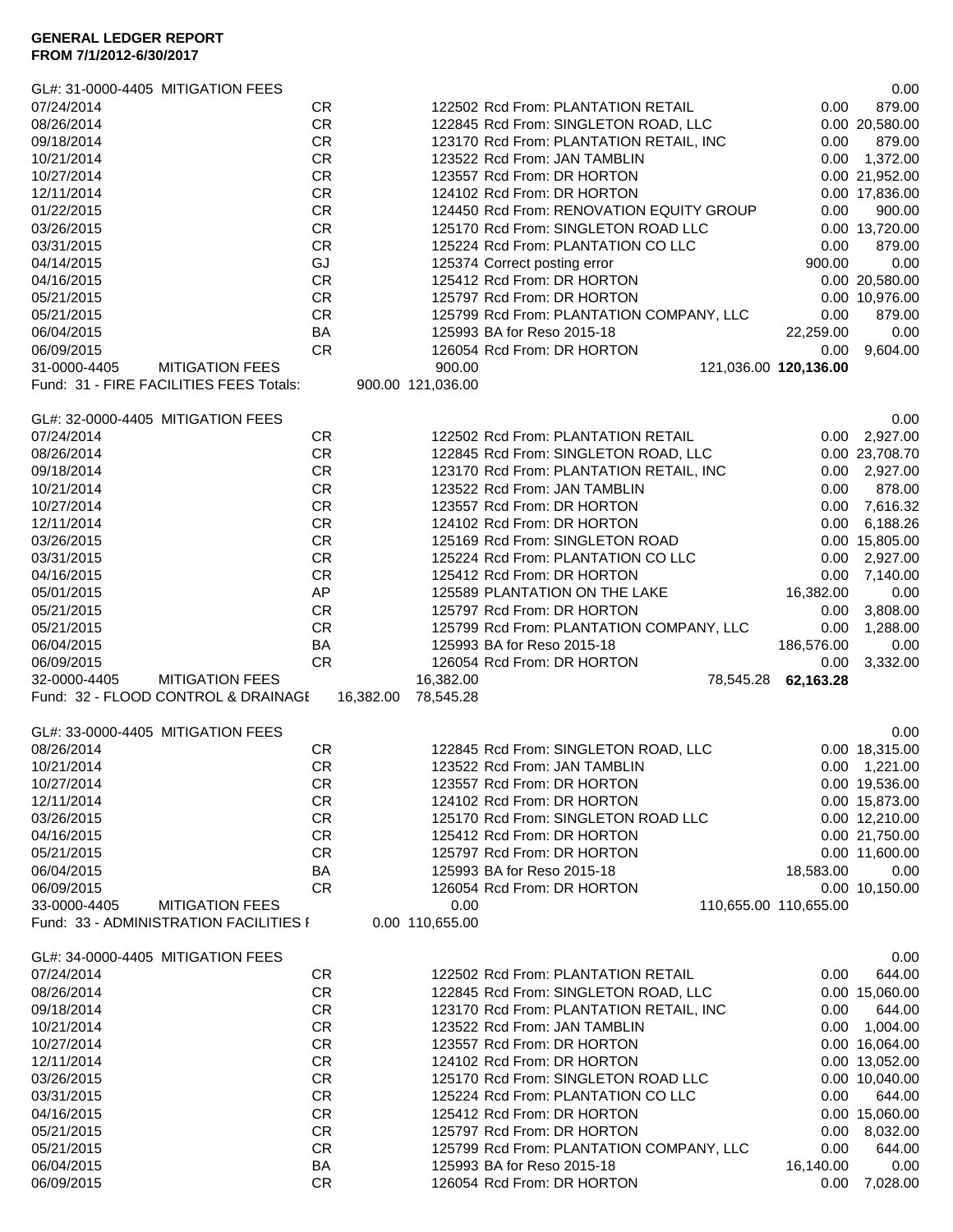| <b>MITIGATION FEES</b><br>34-0000-4405<br>Fund: 34 - LIBRARY FACILITIES FEES Tota |                      |      | 0.00<br>0.00 87,916.00 |                                          | 87,916.00 87,916.00   |                |
|-----------------------------------------------------------------------------------|----------------------|------|------------------------|------------------------------------------|-----------------------|----------------|
| GL#: 35-0000-4405 MITIGATION FEES                                                 |                      |      |                        |                                          |                       | 0.00           |
| 07/24/2014                                                                        | <b>CR</b>            |      |                        | 122502 Rcd From: PLANTATION RETAIL       | 0.00                  | 477.00         |
| 08/26/2014                                                                        | <b>CR</b>            |      |                        | 122845 Rcd From: SINGLETON ROAD, LLC     |                       | 0.00 11,160.00 |
| 09/18/2014                                                                        | CR                   |      |                        | 123170 Rcd From: PLANTATION RETAIL, INC  | 0.00                  | 477.00         |
| 10/21/2014                                                                        | <b>CR</b>            |      |                        | 123522 Rcd From: JAN TAMBLIN             | 0.00                  | 744.00         |
| 10/27/2014                                                                        | <b>CR</b>            |      |                        | 123557 Rcd From: DR HORTON               |                       | 0.00 11,904.00 |
| 12/11/2014                                                                        | <b>CR</b>            |      |                        | 124102 Rcd From: DR HORTON               | 0.00                  | 9,672.00       |
| 03/26/2015                                                                        | <b>CR</b>            |      |                        | 125170 Rcd From: SINGLETON ROAD LLC      | 0.00                  | 7,440.00       |
| 03/31/2015                                                                        | <b>CR</b>            |      |                        | 125224 Rcd From: PLANTATION CO LLC       | 0.00                  | 477.00         |
| 04/16/2015                                                                        | <b>CR</b>            |      |                        | 125412 Rcd From: DR HORTON               |                       | 0.00 11,160.00 |
| 05/21/2015                                                                        | <b>CR</b>            |      |                        | 125797 Rcd From: DR HORTON               | 0.00                  | 5,952.00       |
| 05/21/2015                                                                        | <b>CR</b>            |      |                        | 125799 Rcd From: PLANTATION COMPANY, LLC | 0.00                  | 477.00         |
| 06/04/2015                                                                        | BA                   |      |                        | 125993 BA for Reso 2015-18               | 11,961.00             | 0.00           |
| 06/09/2015                                                                        | <b>CR</b>            |      |                        | 126054 Rcd From: DR HORTON               | 0.00                  | 5,208.00       |
| 35-0000-4405<br><b>MITIGATION FEES</b>                                            |                      |      | 0.00                   | 65,148.00                                | 65,148.00             |                |
| Fund: 35 - LAW ENFORCEMNT FACILITIE!                                              |                      | 0.00 | 65,148.00              |                                          |                       |                |
| GL#: 36-0000-4405 MITIGATION FEES                                                 |                      |      |                        |                                          |                       | 0.00           |
| 07/24/2014                                                                        | <b>CR</b>            |      |                        | 122502 Rcd From: PLANTATION RETAIL       | 0.00                  | 724.00         |
| 08/26/2014                                                                        | CR                   |      |                        | 122845 Rcd From: SINGLETON ROAD, LLC     |                       | 0.00 15,450.00 |
| 09/18/2014                                                                        | <b>CR</b>            |      |                        | 123170 Rcd From: PLANTATION RETAIL, INC  | 0.00                  | 724.00         |
| 10/21/2014                                                                        | <b>CR</b>            |      |                        | 123522 Rcd From: JAN TAMBLIN             | 0.00                  | 1,030.00       |
| 10/27/2014                                                                        | <b>CR</b>            |      |                        | 123557 Rcd From: DR HORTON               |                       | 0.00 16,480.00 |
| 12/11/2014                                                                        | <b>CR</b>            |      |                        | 124102 Rcd From: DR HORTON               |                       | 0.00 13,390.00 |
| 03/26/2015                                                                        | <b>CR</b>            |      |                        | 125170 Rcd From: SINGLETON ROAD LLC      |                       | 0.00 10,300.00 |
| 03/31/2015                                                                        | <b>CR</b>            |      |                        | 125224 Rcd From: PLANTATION CO LLC       | 0.00                  | 3,327.00       |
| 04/16/2015                                                                        | <b>CR</b>            |      |                        | 125412 Rcd From: DR HORTON               |                       | 0.00 86,400.00 |
| 05/21/2015                                                                        | <b>CR</b>            |      |                        | 125797 Rcd From: DR HORTON               |                       | 0.00 46,080.00 |
| 05/21/2015                                                                        | <b>CR</b>            |      |                        | 125799 Rcd From: PLANTATION COMPANY, LLC | 0.00                  | 3,327.00       |
| 06/04/2015                                                                        | BA                   |      |                        | 125993 BA for Reso 2015-18               |                       | 0.00 59,185.00 |
| 06/09/2015                                                                        | <b>CR</b>            |      |                        | 126054 Rcd From: DR HORTON               |                       | 0.00 40,320.00 |
| 36-0000-4405<br><b>MITIGATION FEES</b>                                            |                      |      | 0.00                   |                                          | 237,552.00 237,552.00 |                |
| Fund: 36 - TRAFFIC IMPROVEMENT FEES                                               |                      |      | 0.00 237,552.00        |                                          |                       |                |
| GL#: 37-0000-4405 MITIGATION FEES                                                 |                      |      |                        |                                          |                       | 0.00           |
| Fund: 37 - STREET TREES FEES Totals:                                              |                      | 0.00 | 0.00                   |                                          |                       |                |
| GL#: 38-0000-4405 MITIGATION FEES                                                 |                      |      |                        |                                          |                       | 0.00           |
| Fund: 38 - PARK ACQUISITION FEES Tota                                             |                      | 0.00 | 0.00                   |                                          |                       |                |
| GL#: 39-0000-4405 MITIGATION FEES                                                 |                      |      |                        |                                          |                       | 0.00           |
| 07/24/2014                                                                        | CR.                  |      |                        | 122502 Rcd From: PLANTATION RETAIL       | 0.00                  | 3,094.00       |
| 08/26/2014                                                                        | CR                   |      |                        | 122845 Rcd From: SINGLETON ROAD, LLC     |                       | 0.00 72,420.00 |
| 09/18/2014                                                                        | <b>CR</b>            |      |                        | 123170 Rcd From: PLANTATION RETAIL, INC  | 0.00                  | 3,094.00       |
| 10/21/2014                                                                        | <b>CR</b>            |      |                        | 123522 Rcd From: JAN TAMBLIN             | 0.00                  | 4,828.00       |
| 10/27/2014                                                                        | <b>CR</b>            |      |                        | 123557 Rcd From: DR HORTON               |                       | 0.00 77,248.00 |
| 12/11/2014                                                                        | <b>CR</b>            |      |                        | 124102 Rcd From: DR HORTON               |                       | 0.00 62,764.00 |
| 03/26/2015                                                                        | <b>CR</b>            |      |                        | 125170 Rcd From: SINGLETON ROAD LLC      |                       | 0.00 48,280.00 |
| 03/31/2015                                                                        | <b>CR</b>            |      |                        | 125224 Rcd From: PLANTATION CO LLC       | 0.00                  | 3,094.00       |
| 04/16/2015                                                                        | CR.                  |      |                        | 125412 Rcd From: DR HORTON               |                       | 0.00 72,420.00 |
| 05/21/2015                                                                        | <b>CR</b>            |      |                        | 125797 Rcd From: DR HORTON               |                       | 0.00 38,624.00 |
| 05/21/2015                                                                        | <b>CR</b>            |      |                        | 125799 Rcd From: PLANTATION COMPANY, LLC | 0.00                  | 3,094.00       |
| 06/04/2015                                                                        | BA                   |      |                        | 125993 BA for Reso 2015-18               | 77,622.00             | 0.00           |
| 06/09/2015                                                                        | <b>CR</b>            |      |                        | 126054 Rcd From: DR HORTON               |                       | 0.00 33,796.00 |
| <b>MITIGATION FEES</b><br>39-0000-4405                                            |                      |      | 0.00                   |                                          | 422,756.00 422,756.00 |                |
| Fund: 39 - PARK IMPROVEMENT FEES To                                               |                      |      | 0.00 422,756.00        |                                          |                       |                |
|                                                                                   | <b>Grand Totals:</b> |      | 17,282.00              | 1,123,608.28                             |                       |                |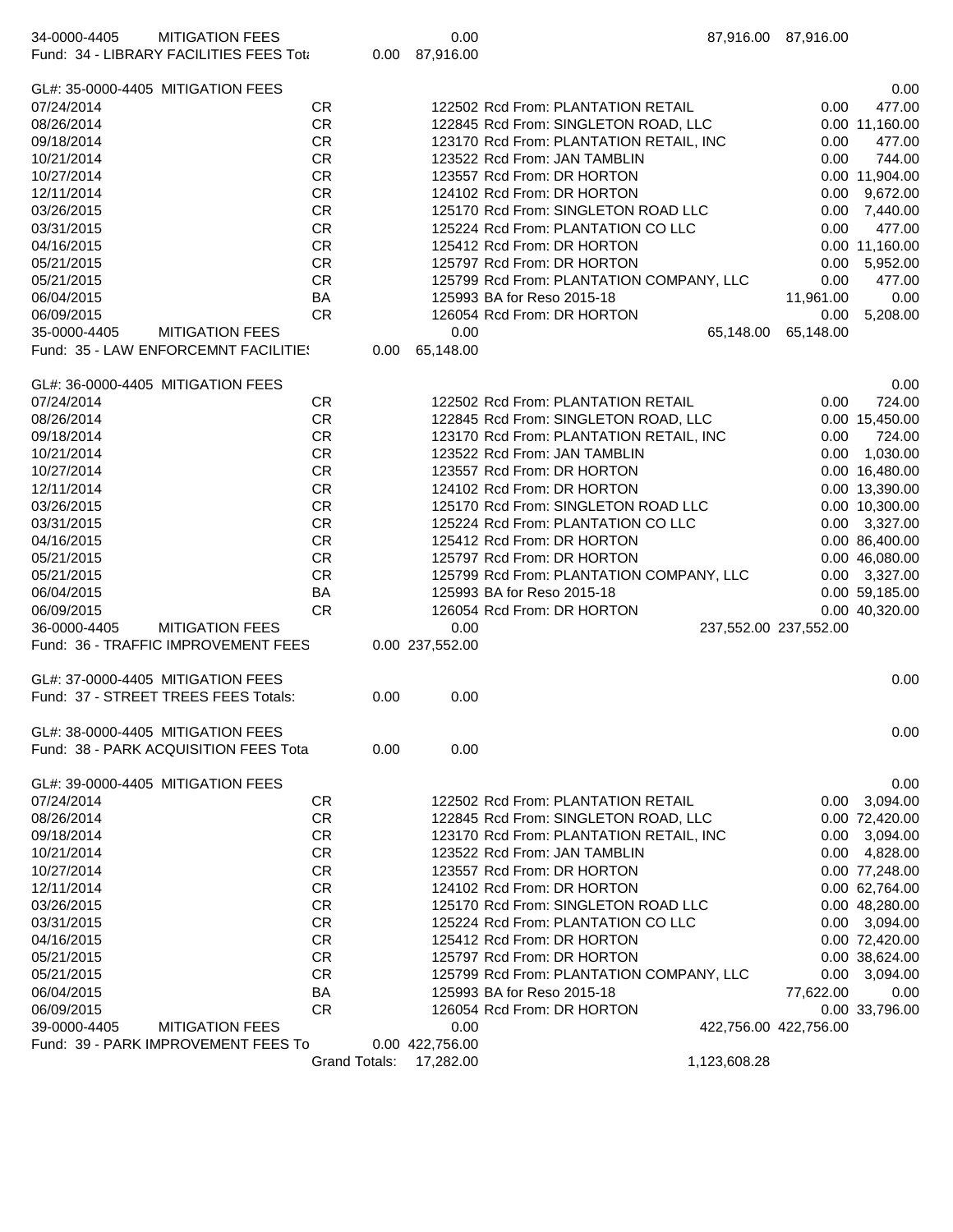## **GENERAL LEDGER REPORT**

| FROM 7/1/2012-6/30/2017 |  |
|-------------------------|--|
|-------------------------|--|

| GL#: 31-0000-4405 MITIGATION FEES                    |                        |                                                                                      |                   | 0.00                             |
|------------------------------------------------------|------------------------|--------------------------------------------------------------------------------------|-------------------|----------------------------------|
| 07/16/2015                                           | CR                     | 126471 Rcd From: PLANTATION ON THE LAKE                                              | 0.00              | 1,758.00                         |
| 12/15/2015<br>12/15/2015                             | <b>CR</b><br><b>CR</b> | 128151 Rcd From: DR HORTON<br>128153 Rcd From: DR HORTON                             | 0.00<br>0.00      | 1,372.00<br>30,184.00            |
| 01/11/2016                                           | CR                     | 128295 Rcd From: PLANTATION COMPANY                                                  | 0.00              | 879.00                           |
| 01/28/2016                                           | <b>CR</b>              | 128450 Rcd From: SINGLETON ROAD                                                      | 0.00              | 21,952.00                        |
| 03/08/2016                                           | CR                     | 128860 Rcd From: DR HORTON                                                           | 0.00              | 13,720.00                        |
| 03/08/2016                                           | <b>CR</b>              | 128862 Rcd From: D.R HORTON                                                          | 0.00              | 13.720.00                        |
| 03/14/2016                                           | CR                     | 128896 Rcd From: PLANTATION RETAIL LLC                                               | 0.00              | 879.00                           |
| 03/14/2016                                           | CR                     | 128897 Rcd From: PLANTATION RETAL LLC                                                | 0.00              | 879.00                           |
| 03/17/2016                                           | CR                     | 129057 Rcd From: BRIXTON CALIMESA<br>130123 Rcd From: PLANTATION ON THE LAKE SP# 549 | 0.00              | 1,083.25                         |
| 06/23/2016<br>06/23/2016                             | CR<br><b>CR</b>        | 130124 Rcd From: PLANTATION ON THE LAKES #531                                        | 0.00<br>0.00      | 879.00<br>879.00                 |
| 06/23/2016                                           | <b>CR</b>              | 130125 Rcd From: PLANTATION ON THE LAKES SP#545                                      | 0.00              | 879.00                           |
| 06/23/2016                                           | <b>CR</b>              | 130139 Rcd From: DR HORTON PH6 DIF                                                   | 0.00              | 13,720.00                        |
| 06/23/2016                                           | <b>CR</b>              | 130140 Rcd From: DR HORTON PH5 DIF                                                   | 0.00              | 13,720.00                        |
| 31-0000-4405<br><b>MITIGATION FEES</b>               |                        | 0.00<br>116,503.25 116,503.25                                                        |                   |                                  |
| Fund: 31 - FIRE FACILITIES FEES Totals:              |                        | 0.00 116,503.25                                                                      |                   |                                  |
| GL#: 32-0000-4405 MITIGATION FEES                    |                        |                                                                                      |                   | 0.00                             |
| 07/16/2015                                           | CR.                    | 126471 Rcd From: PLANTATION ON THE LAKE                                              | 0.00              | 2,576.00                         |
| 12/15/2015                                           | CR                     | 128151 Rcd From: DR HORTON                                                           | 0.00              | 476.02                           |
| 12/15/2015                                           | <b>CR</b>              | 128153 Rcd From: DR HORTON                                                           | 0.00              | 10,472.44                        |
| 01/11/2016                                           | CR                     | 128295 Rcd From: PLANTATION COMPANY                                                  | 0.00              | 1,288.00                         |
| 01/28/2016                                           | CR                     | 128450 Rcd From: SINGLETON ROAD                                                      | 0.00              | 25,289.28                        |
| 03/08/2016<br>03/08/2016                             | CR<br><b>CR</b>        | 128860 Rcd From: DR HORTON<br>128862 Rcd From: D.R HORTON                            | 0.00<br>0.00      | 4,760.20<br>4,760.20             |
| 03/14/2016                                           | <b>CR</b>              | 128896 Rcd From: PLANTATION RETAIL LLC                                               | 0.00              | 1,288.00                         |
| 03/14/2016                                           | <b>CR</b>              | 128897 Rcd From: PLANTATION RETAL LLC                                                | 0.00              | 1,288.00                         |
| 03/17/2016                                           | <b>CR</b>              | 129057 Rcd From: BRIXTON CALIMESA                                                    | 0.00              | 1,516.19                         |
| 06/23/2016                                           | CR.                    | 130123 Rcd From: PLANTATION ON THE LAKE SP# 549                                      | 0.00              | 1.288.00                         |
| 06/23/2016                                           | CR                     | 130124 Rcd From: PLANTATION ON THE LAKES #531                                        | 0.00              | 1,288.00                         |
| 06/23/2016                                           | CR.                    | 130125 Rcd From: PLANTATION ON THE LAKES SP#545                                      | 0.00              | 1,288.00                         |
| 06/23/2016                                           | <b>CR</b>              | 130139 Rcd From: DR HORTON PH6 DIF                                                   | 0.00              | 4,760.20                         |
| 06/23/2016<br><b>MITIGATION FEES</b><br>32-0000-4405 | CR                     | 130140 Rcd From: DR HORTON PH5 DIF<br>0.00                                           | 0.00<br>67,098.73 | 4,760.20                         |
| Fund: 32 - FLOOD CONTROL & DRAINAGE FEES Totals:     |                        | 67,098.73<br>67,098.73<br>0.00                                                       |                   |                                  |
|                                                      |                        |                                                                                      |                   |                                  |
| GL#: 33-0000-4405 MITIGATION FEES                    |                        |                                                                                      |                   | 0.00                             |
| 12/15/2015                                           | CR                     | 128151 Rcd From: DR HORTON                                                           | 0.00              | 1,450.00                         |
| 12/15/2015<br>01/28/2016                             | <b>CR</b><br><b>CR</b> | 128153 Rcd From: DR HORTON<br>128450 Rcd From: SINGLETON ROAD                        |                   | 0.00 31,900.00<br>0.00 23,200.00 |
| 03/08/2016                                           | CR                     | 128860 Rcd From: DR HORTON                                                           |                   | 0.00 14,500.00                   |
| 03/08/2016                                           | CR.                    | 128862 Rcd From: D.R HORTON                                                          | 0.00              | 14,500.00                        |
| 03/17/2016                                           | <b>CR</b>              | 129057 Rcd From: BRIXTON CALIMESA                                                    | 0.00              | 399.00                           |
| 06/23/2016                                           | CR                     | 130139 Rcd From: DR HORTON PH6 DIF                                                   | 0.00              | 14,500.00                        |
| 06/23/2016                                           | <b>CR</b>              | 130140 Rcd From: DR HORTON PH5 DIF                                                   | 0.00              | 14,500.00                        |
| 33-0000-4405<br><b>MITIGATION FEES</b>               |                        | 0.00<br>114,949.00 114,949.00                                                        |                   |                                  |
| Fund: 33 - ADMINISTRATION FACILITIES FEES Totals:    |                        | 0.00 114,949.00                                                                      |                   |                                  |
| GL#: 34-0000-4405 MITIGATION FEES                    |                        |                                                                                      |                   | 0.00                             |
| 07/16/2015                                           | CR                     | 126471 Rcd From: PLANTATION ON THE LAKE                                              | 0.00              | 1,288.00                         |
| 12/15/2015                                           | CR                     | 128151 Rcd From: DR HORTON                                                           | 0.00              | 1.004.00                         |
| 12/15/2015                                           | <b>CR</b>              | 128153 Rcd From: DR HORTON                                                           | 0.00              | 22,088.00                        |
| 01/11/2016                                           | CR                     | 128295 Rcd From: PLANTATION COMPANY<br>128450 Rcd From: SINGLETON ROAD               | 0.00              | 644.00                           |
| 01/28/2016<br>03/08/2016                             | CR<br>CR               | 128860 Rcd From: DR HORTON                                                           | 0.00<br>0.00      | 16,064.00<br>10,040.00           |
| 03/08/2016                                           | CR                     | 128862 Rcd From: D.R HORTON                                                          | 0.00              | 10,040.00                        |
| 03/14/2016                                           | CR                     | 128896 Rcd From: PLANTATION RETAIL LLC                                               | 0.00              | 644.00                           |
| 03/14/2016                                           | CR                     | 128897 Rcd From: PLANTATION RETAL LLC                                                | 0.00              | 644.00                           |
| 06/23/2016                                           | CR                     | 130123 Rcd From: PLANTATION ON THE LAKE SP# 549                                      | 0.00              | 644.00                           |
| 06/23/2016                                           | CR                     | 130124 Rcd From: PLANTATION ON THE LAKES #531                                        | 0.00              | 644.00                           |
| 06/23/2016                                           | CR                     | 130125 Rcd From: PLANTATION ON THE LAKES SP#545                                      | 0.00              | 644.00                           |
| 06/23/2016<br>06/23/2016                             | CR<br><b>CR</b>        | 130139 Rcd From: DR HORTON PH6 DIF<br>130140 Rcd From: DR HORTON PH5 DIF             | 0.00<br>0.00      | 10,040.00<br>10,040.00           |
| 34-0000-4405<br><b>MITIGATION FEES</b>               |                        | 0.00<br>84,468.00                                                                    | 84,468.00         |                                  |
| Fund: 34 - LIBRARY FACILITIES FEES Totals:           |                        | 0.00 84,468.00                                                                       |                   |                                  |
|                                                      |                        |                                                                                      |                   |                                  |
| GL#: 35-0000-4405 MITIGATION FEES                    |                        |                                                                                      |                   | 0.00                             |
| 07/16/2015                                           | CR.                    | 126471 Rcd From: PLANTATION ON THE LAKE                                              | 0.00              | 954.00                           |
| 12/15/2015<br>12/15/2015                             | CR<br>CR               | 128151 Rcd From: DR HORTON<br>128153 Rcd From: DR HORTON                             | 0.00<br>0.00      | 744.00                           |
| 01/11/2016                                           | <b>CR</b>              | 128295 Rcd From: PLANTATION COMPANY                                                  | 0.00              | 16,368.00<br>477.00              |
| 01/28/2016                                           | CR                     | 128450 Rcd From: SINGLETON ROAD                                                      | 0.00              | 11,904.00                        |
| 03/08/2016                                           | CR                     | 128860 Rcd From: DR HORTON                                                           | 0.00              | 7,440.00                         |
| 03/08/2016                                           | CR                     | 128862 Rcd From: D.R HORTON                                                          | 0.00              | 7,440.00                         |
| 03/14/2016                                           | CR                     | 128896 Rcd From: PLANTATION RETAIL LLC                                               | 0.00              | 477.00                           |
| 03/14/2016                                           | <b>CR</b>              | 128897 Rcd From: PLANTATION RETAL LLC                                                | 0.00              | 477.00                           |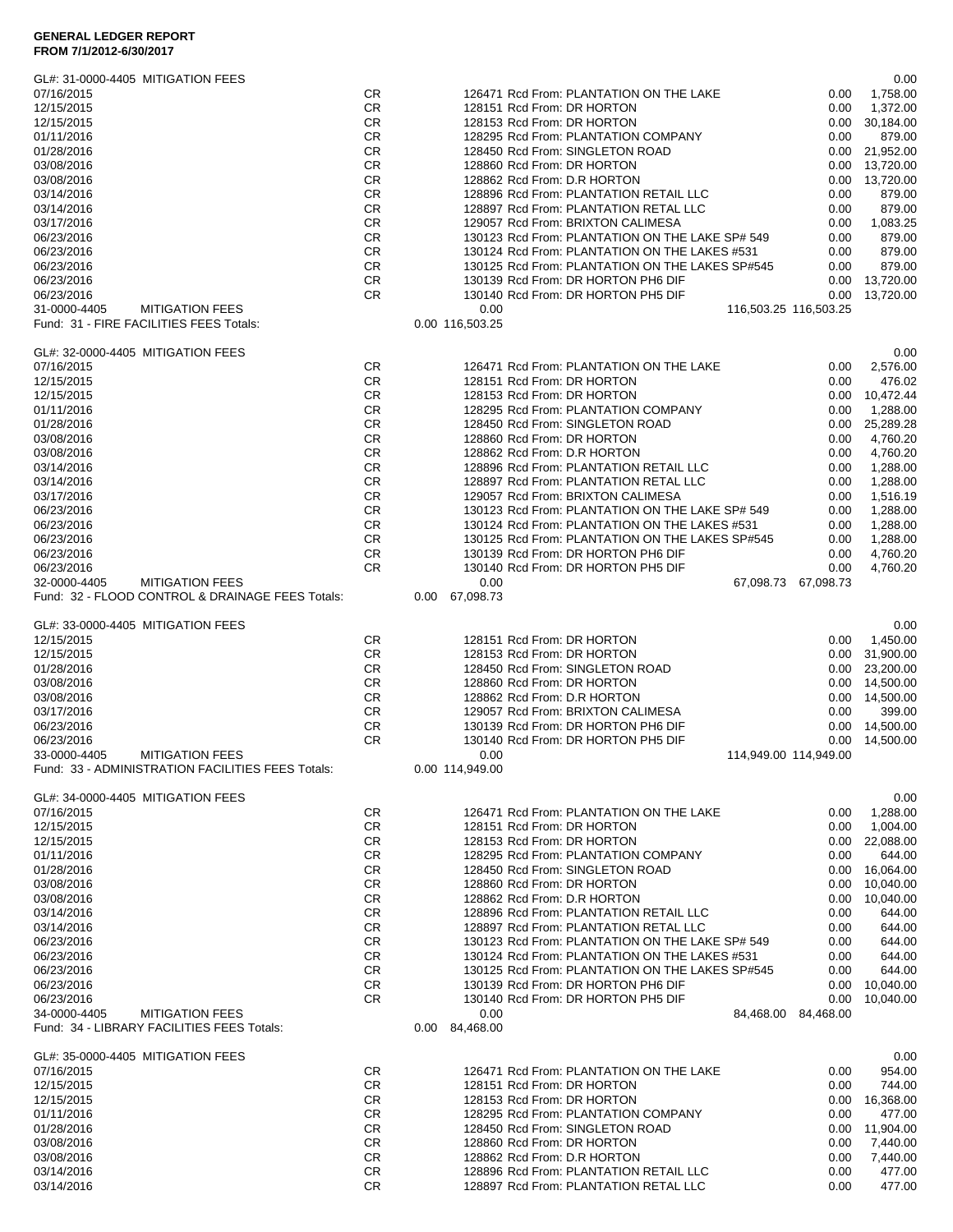| 03/17/2016<br>CR<br>129057 Rcd From: BRIXTON CALIMESA                                                                                             | 0.00                | 204.75          |
|---------------------------------------------------------------------------------------------------------------------------------------------------|---------------------|-----------------|
| 06/23/2016<br><b>CR</b><br>130123 Rcd From: PLANTATION ON THE LAKE SP# 549                                                                        | 0.00                | 477.00          |
| 06/23/2016<br><b>CR</b><br>130124 Rcd From: PLANTATION ON THE LAKES #531                                                                          | 0.00                | 477.00          |
| <b>CR</b><br>130125 Rcd From: PLANTATION ON THE LAKES SP#545<br>06/23/2016                                                                        | 0.00                | 477.00          |
| <b>CR</b><br>06/23/2016<br>130139 Rcd From: DR HORTON PH6 DIF                                                                                     | 0.00                | 7,440.00        |
| <b>CR</b><br>130140 Rcd From: DR HORTON PH5 DIF<br>06/23/2016                                                                                     | 0.00                | 7,440.00        |
| 35-0000-4405<br><b>MITIGATION FEES</b><br>0.00                                                                                                    | 62,796.75 62,796.75 |                 |
| Fund: 35 - LAW ENFORCEMNT FACILITIES FEE Totals:<br>0.00 62,796.75                                                                                |                     |                 |
| GL#: 36-0000-4405 MITIGATION FEES                                                                                                                 |                     | 0.00            |
| 07/16/2015<br><b>CR</b><br>126471 Rcd From: PLANTATION ON THE LAKE                                                                                | 0.00                | 6.654.00        |
| 12/15/2015<br>CR.<br>128151 Rcd From: DR HORTON                                                                                                   | 0.00                | 1,030.00        |
| 12/15/2015<br><b>CR</b><br>128153 Rcd From: DR HORTON                                                                                             | 0.00                | 22,660.00       |
| 01/11/2016<br><b>CR</b><br>128295 Rcd From: PLANTATION COMPANY                                                                                    | 0.00                | 3,327.00        |
| AP<br>128327 PLANTATION ON THE LAKE<br>01/14/2016                                                                                                 | 2,603.00            | 0.00            |
| <b>CR</b><br>128450 Rcd From: SINGLETON ROAD<br>01/28/2016                                                                                        | 0.00                | 16,480.00       |
| 128860 Rcd From: DR HORTON<br>03/08/2016<br><b>CR</b>                                                                                             | 0.00                | 10,300.00       |
| <b>CR</b><br>03/08/2016<br>128862 Rcd From: D.R HORTON                                                                                            | 0.00                | 10,300.00       |
| <b>CR</b><br>128896 Rcd From: PLANTATION RETAIL LLC<br>03/14/2016                                                                                 | 0.00                | 3,327.00        |
| 03/14/2016<br><b>CR</b><br>128897 Rcd From: PLANTATION RETAL LLC                                                                                  | 0.00                | 3,327.00        |
| 03/17/2016<br><b>CR</b><br>129057 Rcd From: BRIXTON CALIMESA                                                                                      | 0.00                | 4,532.50        |
| 06/15/2016<br><b>BA</b><br>129951 BA for Reso 2016-18                                                                                             |                     | 0.00            |
|                                                                                                                                                   | 284,400.00          |                 |
| 06/23/2016<br><b>CR</b><br>130123 Rcd From: PLANTATION ON THE LAKE SP# 549<br><b>CR</b>                                                           | 0.00                | 3,327.00        |
| 06/23/2016<br>130124 Rcd From: PLANTATION ON THE LAKES #531                                                                                       | 0.00                | 3,327.00        |
| 06/23/2016<br><b>CR</b><br>130125 Rcd From: PLANTATION ON THE LAKES SP#545<br><b>CR</b><br>130139 Rcd From: DR HORTON PH6 DIF                     | 0.00                | 3,327.00        |
| 06/23/2016                                                                                                                                        | 0.00                | 10,300.00       |
| 06/23/2016<br><b>CR</b><br>130140 Rcd From: DR HORTON PH5 DIF                                                                                     | 0.00                | 10,300.00       |
| 36-0000-4405<br><b>MITIGATION FEES</b><br>2.603.00<br>112,518.50 109,915.50<br>Fund: 36 - TRAFFIC IMPROVEMENT FEES Totals:<br>2,603.00 112,518.50 |                     |                 |
|                                                                                                                                                   |                     |                 |
| GL#: 37-0000-4405 MITIGATION FEES                                                                                                                 |                     | 0.00            |
| Fund: 37 - STREET TREES FEES Totals:<br>0.00<br>0.00                                                                                              |                     |                 |
| GL#: 38-0000-4405 MITIGATION FEES                                                                                                                 |                     | 0.00            |
| Fund: 38 - PARK ACQUISITION FEES Totals:<br>0.00<br>0.00                                                                                          |                     |                 |
| GL#: 39-0000-4405 MITIGATION FEES                                                                                                                 |                     | 0.00            |
| 07/16/2015<br><b>CR</b><br>126471 Rcd From: PLANTATION ON THE LAKE                                                                                | 0.00                | 6,188.00        |
| 12/15/2015<br><b>CR</b><br>128151 Rcd From: DR HORTON                                                                                             | 0.00                | 4,828.00        |
| 12/15/2015<br><b>CR</b><br>128153 Rcd From: DR HORTON                                                                                             |                     | 0.00 106,216.00 |
| <b>CR</b><br>128295 Rcd From: PLANTATION COMPANY<br>01/11/2016                                                                                    | 0.00                | 3,094.00        |
| <b>CR</b><br>128450 Rcd From: SINGLETON ROAD<br>01/28/2016                                                                                        |                     | 0.00 77,248.00  |
| <b>CR</b><br>128860 Rcd From: DR HORTON<br>03/08/2016                                                                                             |                     | 0.00 48,280.00  |
| <b>CR</b><br>03/08/2016<br>128862 Rcd From: D.R HORTON                                                                                            |                     | 0.00 48,280.00  |
| CR.<br>128896 Rcd From: PLANTATION RETAIL LLC<br>03/14/2016                                                                                       | 0.00                | 3,094.00        |
| <b>CR</b><br>03/14/2016<br>128897 Rcd From: PLANTATION RETAL LLC                                                                                  |                     | 3,094.00        |
|                                                                                                                                                   |                     |                 |
|                                                                                                                                                   | 0.00                |                 |
| CR.<br>130123 Rcd From: PLANTATION ON THE LAKE SP# 549<br>06/23/2016                                                                              | 0.00                | 3,094.00        |
| 06/23/2016<br><b>CR</b><br>130124 Rcd From: PLANTATION ON THE LAKES #531                                                                          | 0.00                | 3.094.00        |
| 06/23/2016<br>CR<br>130125 Rcd From: PLANTATION ON THE LAKES SP#545                                                                               | 0.00                | 3,094.00        |
| <b>CR</b><br>130139 Rcd From: DR HORTON PH6 DIF<br>06/23/2016                                                                                     | 0.00                | 48,280.00       |
| <b>CR</b><br>06/23/2016<br>130140 Rcd From: DR HORTON PH5 DIF                                                                                     | 0.00                | 48,280.00       |
| 39-0000-4405<br><b>MITIGATION FEES</b><br>0.00<br>406,164.00 406,164.00<br>Fund: 39 - PARK IMPROVEMENT FEES Totals:<br>0.00 406,164.00            |                     |                 |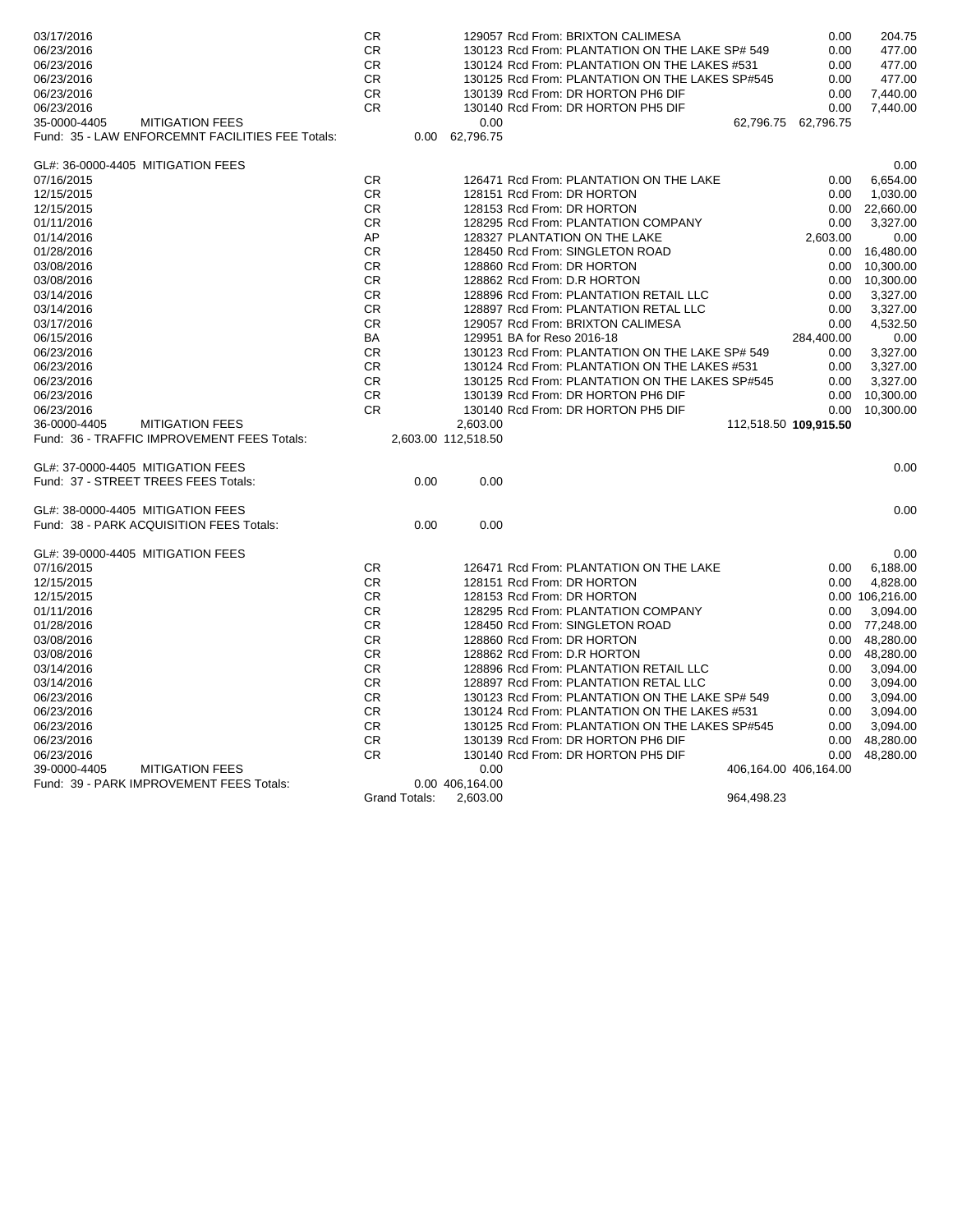# **GENERAL LEDGER REPORT**

| GL#: 31-0000-4405 MITIGATION FEES                 |                  |                                                                               |                     | 0.00                             |
|---------------------------------------------------|------------------|-------------------------------------------------------------------------------|---------------------|----------------------------------|
| 07/28/2016                                        | СR               | 130380 Rcd From: MONIQUE SHARLEIN                                             |                     | 0.00 1,372.00                    |
| 08/10/2016                                        | CR               | 130609 Rcd From: SINGLETON ROAD PHASE 2                                       |                     | 0.00 20,580.00                   |
| 08/15/2016                                        | CR               | 130633 Rcd From: CALIMESA SEI, LLC                                            |                     | 0.00 11,637.20                   |
| 09/01/2016                                        | <b>CR</b>        | 130948 Rcd From: PLANTATION COMPANY INC                                       |                     | $0.00$ 2,637.00                  |
| 11/07/2016                                        | CR               | 131569 Rcd From: DRH IND CONTROLLED DISB ACCT                                 |                     | $0.00 \quad 8,232.00$            |
| 11/07/2016                                        | CR               | 131570 Rcd From: DRH INC CONTROLLED DIST ACCOUT                               |                     | 0.00 9,604.00                    |
| 11/07/2016                                        | CR.<br><b>CR</b> | 131572 Rcd From: SINGLETON ROAD LLC                                           |                     | 0.00 17,836.00                   |
| 11/17/2016<br>11/29/2016                          | GJ               | 131680 Rcd From: RICHARD METZINGER<br>131848 To correct date on receipt 26465 |                     | 0.00 1,372.00<br>0.00 1,372.00   |
| 12/01/2016                                        | <b>CR</b>        | 131815 Rcd From: RANDY BONJEAN                                                | 0.00                | 1,372.00                         |
| 12/01/2016                                        | GJ               | 131849 To correct date on receipt 26465                                       | 1,372.00            | 0.00                             |
| 01/05/2017                                        | CR               | 132104 Rcd From: PLANTATION COMPANY LLC                                       | 0.00                | 1,758.00                         |
| 03/29/2017                                        | <b>CR</b>        | 132946 Rcd From: DRH INC. CONTROLLED DIST ACCT                                | 0.00                | 6,860.00                         |
| 04/06/2017                                        | <b>CR</b>        | 133053 Rcd From: PLANTATION CO LLC                                            |                     | 0.00 1,758.00                    |
| 04/11/2017                                        | <b>CR</b>        | 133076 Rcd From: SINGLETON ROAD LLC                                           |                     | 0.00 17,836.00                   |
| 05/25/2017                                        | <b>CR</b>        | 133549 Rcd From: PLANTATION COMPANY LLC                                       |                     | 0.00 1,758.00                    |
| 06/13/2017                                        | BA               | 133868 Budget Adjustment                                                      |                     | 0.00 14,000.00                   |
| 06/27/2017                                        | <b>CR</b>        | 133960 Rcd From: PLANTATION CO. LLC                                           | 0.00                | 879.00                           |
| <b>MITIGATION FEES</b><br>31-0000-4405            |                  | 1,372.00<br>106,863.20 105,491.20                                             |                     |                                  |
| Fund: 31 - FIRE FACILITIES FEES Totals:           |                  | 1,372.00 106,863.20                                                           |                     |                                  |
|                                                   |                  |                                                                               |                     |                                  |
| GL#: 32-0000-4405 MITIGATION FEES<br>07/28/2016   | CR               | 130380 Rcd From: MONIQUE SHARLEIN                                             | 0.00                | 0.00<br>761.00                   |
|                                                   |                  | 130609 Rcd From: SINGLETON ROAD PHASE 2                                       |                     |                                  |
| 08/10/2016<br>08/15/2016                          | CR<br>CR         | 130633 Rcd From: CALIMESA SEI, LLC                                            |                     | 0.00 23,708.70<br>0.00 11,912.89 |
| 09/01/2016                                        | <b>CR</b>        | 130948 Rcd From: PLANTATION COMPANY INC                                       |                     | 0.00 3,864.00                    |
| 11/07/2016                                        | <b>CR</b>        | 131569 Rcd From: DRH IND CONTROLLED DISB ACCT                                 |                     | $0.00$ 2,856.12                  |
| 11/07/2016                                        | <b>CR</b>        | 131570 Rcd From: DRH INC CONTROLLED DIST ACCOUT                               |                     | 0.00 3,332.14                    |
| 11/07/2016                                        | <b>CR</b>        | 131572 Rcd From: SINGLETON ROAD LLC                                           |                     | 0.00 20,547.54                   |
| 11/29/2016                                        | GJ               | 131848 To correct date on receipt 26465                                       | 0.00                | 673.21                           |
| 12/01/2016                                        | CR               | 131815 Rcd From: RANDY BONJEAN                                                | 0.00                | 673.21                           |
| 12/01/2016                                        | GJ               | 131849 To correct date on receipt 26465                                       | 673.21              | 0.00                             |
| 01/05/2017                                        | <b>CR</b>        | 132104 Rcd From: PLANTATION COMPANY LLC                                       |                     | 0.00 2,576.00                    |
| 03/29/2017                                        | <b>CR</b>        | 132946 Rcd From: DRH INC. CONTROLLED DIST ACCT                                |                     | 0.00 1,864.50                    |
| 04/06/2017                                        | CR.              | 133053 Rcd From: PLANTATION CO LLC                                            |                     | 0.00 2,576.00                    |
| 04/11/2017                                        | CR               | 133076 Rcd From: SINGLETON ROAD LLC                                           |                     | 0.00 20,547.54                   |
| 05/25/2017                                        | <b>CR</b>        | 133549 Rcd From: PLANTATION COMPANY LLC                                       |                     | 0.00 2,576.00                    |
| 06/13/2017                                        | ΒA               |                                                                               |                     | 0.00 25,000.00                   |
|                                                   |                  | 133868 Budget Adjustment                                                      |                     |                                  |
| 06/27/2017                                        | <b>CR</b>        | 133960 Rcd From: PLANTATION CO. LLC                                           |                     | $0.00$ 1,288.00                  |
| <b>MITIGATION FEES</b><br>32-0000-4405            |                  | 673.21                                                                        | 99,756.85 99,083.64 |                                  |
| Fund: 32 - FLOOD CONTROL & DRAINAGE FEES Totals:  |                  | 673.21 99,756.85                                                              |                     |                                  |
|                                                   |                  |                                                                               |                     |                                  |
| GL#: 33-0000-4405 MITIGATION FEES                 |                  |                                                                               |                     | 0.00                             |
| 07/28/2016                                        | CR.              | 130380 Rcd From: MONIQUE SHARLEIN                                             |                     | $0.00 \quad 1,450.00$            |
| 08/10/2016                                        | CR               | 130609 Rcd From: SINGLETON ROAD PHASE 2                                       |                     | 0.00 21,750.00                   |
| 08/15/2016                                        | CR               | 130633 Rcd From: CALIMESA SEI, LLC                                            |                     | 0.00 4,286.40                    |
| 11/07/2016                                        | CR               | 131569 Rcd From: DRH IND CONTROLLED DISB ACCT                                 |                     | 0.00 8,700.00                    |
| 11/07/2016                                        | CR               | 131570 Rcd From: DRH INC CONTROLLED DIST ACCOUT                               |                     | 0.00 10,150.00                   |
| 11/07/2016<br>11/17/2016                          | СR<br>CR         | 131572 Rcd From: SINGLETON ROAD LLC<br>131680 Rcd From: RICHARD METZINGER     |                     | 0.00 18,850.00                   |
| 11/29/2016                                        | GJ               | 131848 To correct date on receipt 26465                                       | 0.00                | 0.00 1,450.00<br>1,450.00        |
| 12/01/2016                                        | <b>CR</b>        |                                                                               | 0.00                | 1,450.00                         |
| 12/01/2016                                        | GJ               | 131815 Rcd From: RANDY BONJEAN<br>131849 To correct date on receipt 26465     | 1,450.00            | 0.00                             |
| 03/29/2017                                        | <b>CR</b>        | 132946 Rcd From: DRH INC. CONTROLLED DIST ACCT                                |                     | $0.00$ 7,250.00                  |
| 04/11/2017                                        | CR               | 133076 Rcd From: SINGLETON ROAD LLC                                           |                     | 0.00 18,850.00                   |
| 06/13/2017                                        | ΒA               | 133868 Budget Adjustment                                                      | 64.00               | 0.00                             |
| 33-0000-4405<br><b>MITIGATION FEES</b>            |                  | 1,450.00<br>95.636.40                                                         | 94,186.40           |                                  |
| Fund: 33 - ADMINISTRATION FACILITIES FEES Totals: |                  | 95,636.40<br>1,450.00                                                         |                     |                                  |
| GL#: 34-0000-4405 MITIGATION FEES                 |                  |                                                                               |                     | 0.00                             |
| 07/28/2016                                        | CR               | 130380 Rcd From: MONIQUE SHARLEIN                                             |                     | $0.00$ 1,004.00                  |
| 08/10/2016                                        | CR               | 130609 Rcd From: SINGLETON ROAD PHASE 2                                       |                     | 0.00 15,060.00                   |
| 09/01/2016                                        | CR               | 130948 Rcd From: PLANTATION COMPANY INC                                       |                     | $0.00$ 1,932.00                  |
| 11/07/2016                                        | CR               | 131569 Rcd From: DRH IND CONTROLLED DISB ACCT                                 |                     | $0.00 \quad 6,024.00$            |
| 11/07/2016                                        | <b>CR</b>        | 131570 Rcd From: DRH INC CONTROLLED DIST ACCOUT                               |                     | 0.00 7,028.00                    |
| 11/07/2016                                        | CR               | 131572 Rcd From: SINGLETON ROAD LLC                                           |                     | 0.00 13,052.00                   |
| 11/17/2016                                        | CR               | 131680 Rcd From: RICHARD METZINGER                                            |                     | 0.00 1,004.00                    |
| 11/29/2016                                        | GJ               | 131848 To correct date on receipt 26465                                       | 0.00                | 1,004.00                         |
| 12/01/2016                                        | CR               | 131815 Rcd From: RANDY BONJEAN                                                | 0.00                | 1,004.00                         |
| 12/01/2016                                        | GJ               | 131849 To correct date on receipt 26465                                       | 1,004.00            | 0.00                             |
| 01/05/2017                                        | CR               | 132104 Rcd From: PLANTATION COMPANY LLC                                       | 0.00                | 1,288.00                         |
| 03/29/2017                                        | CR               | 132946 Rcd From: DRH INC. CONTROLLED DIST ACCT                                |                     | $0.00$ 5,020.00                  |
| 04/06/2017                                        | CR               | 133053 Rcd From: PLANTATION CO LLC                                            |                     | $0.00$ 1,288.00                  |
| 04/11/2017                                        | CR               | 133076 Rcd From: SINGLETON ROAD LLC                                           |                     | 0.00 13,052.00                   |
| 05/25/2017<br>06/13/2017                          | CR<br>ΒA         | 133549 Rcd From: PLANTATION COMPANY LLC<br>133868 Budget Adjustment           | 0.00<br>0.00        | 1,288.00<br>1,496.00             |